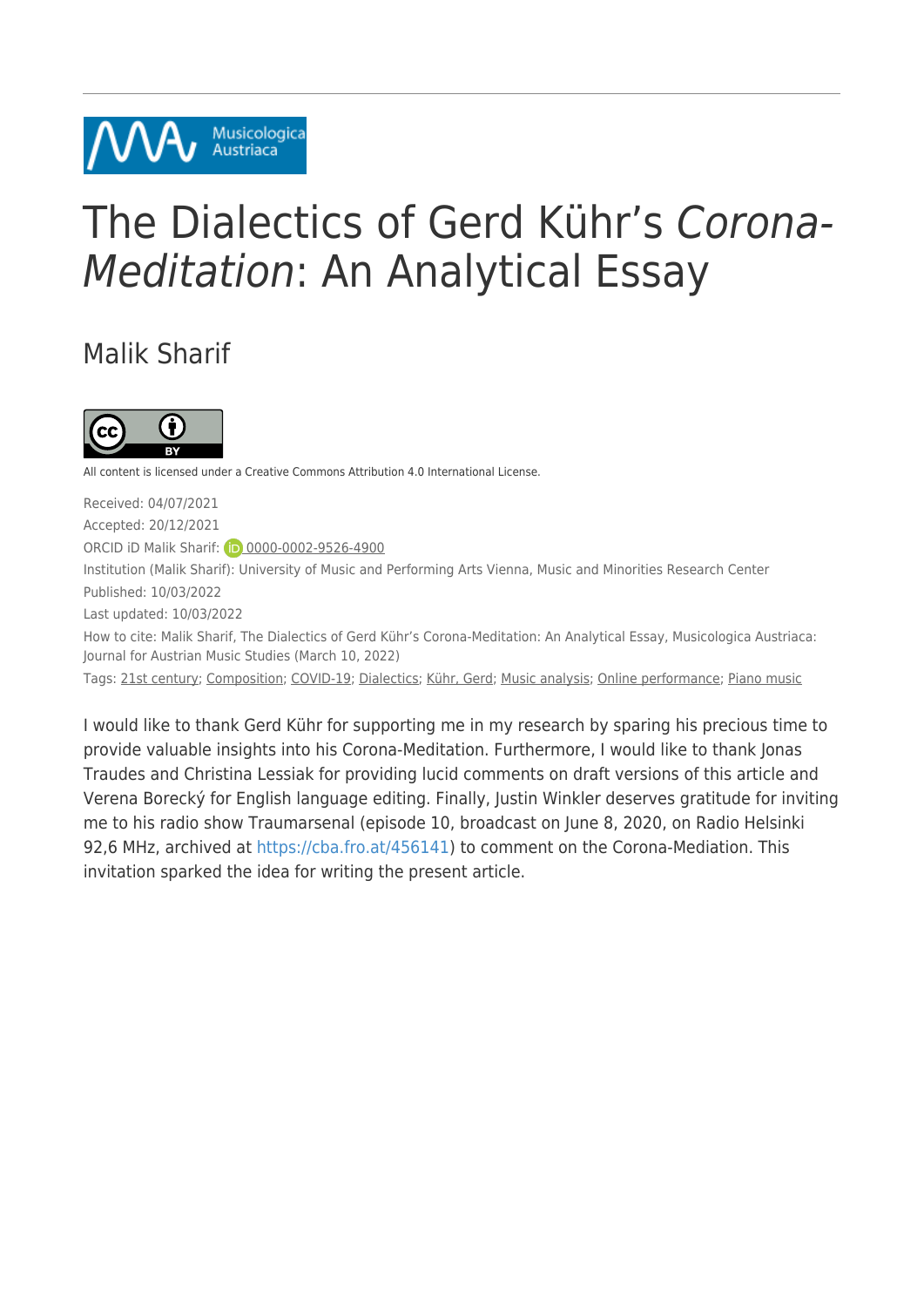

#### Abstract

Gerd Kühr's Corona-Meditation premiered on April 30, 2020, in a transnational online performance with more than 50 musicians, hosted by the Graz-based music festival Styriarte. The piece, written for a variable and unlimited number of pianists, is a creative response by Kühr to the social and cultural consequences of the measures implemented in Austria and other countries to fight the COVID-19 pandemic. This essay is a critical musicological encounter with this composition. It aims at providing a close analytical, emically informed, and historically contextualized understanding of the Corona-Meditation's multi-faceted character, thereby contributing a detailed case study on the impact of the pandemic on musical creativity to the expanding scholarly discourse of "COVID-19 musicology." In this regard, the essay also seizes an opportunity to expand this discourse beyond the present prevalence of social-scientific and psychological viewpoints by employing approaches more germane to the humanities, especially critical and reflexive engagement with the details and particularities of individual cultural artifacts. The essay's trajectory begins with an account of the genesis and premiere of the Corona-Meditation, which provides the contextual backdrop for the following music-analytical engagement with the piece. After a section describing the methodological and theoretical frame, a series of salient structural and processual features of the composition is considered in musical analysis. Drawing on comments by Kühr on the compositional design of the Corona-Meditation and considering different actual performances and potential realizations, these investigations move through the macro-, meso-, and microlevels of the piece and are linked in their analytical narrative by a recurrent guiding metaphor of "dialectics."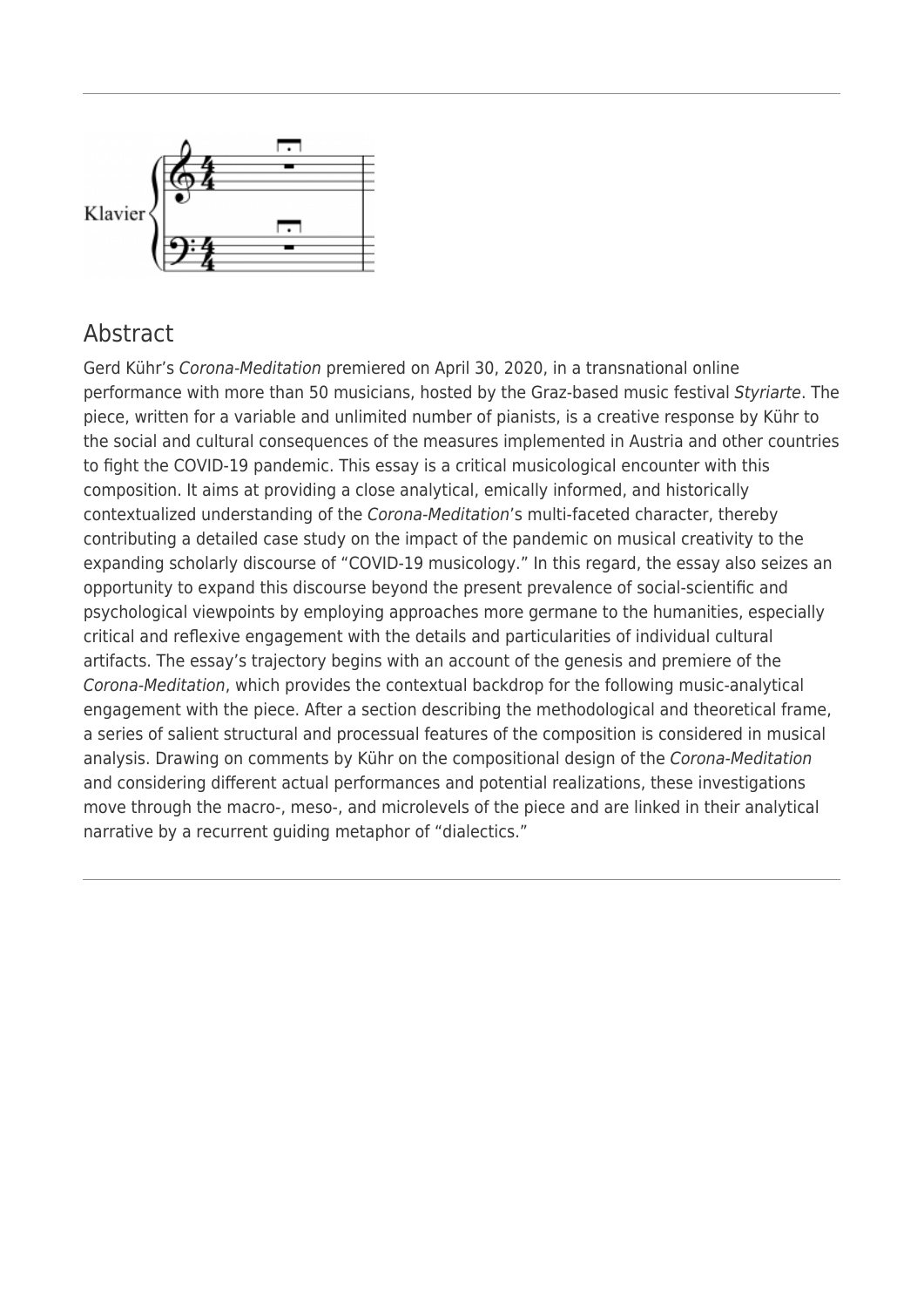# Introduction

[1] The COVID-19 pandemic and the fight against it have had a fundamental impact on musical life throughout the world. Possibilities for live offline performance and even rehearsals have been drastically confined throughout extended periods, with serious cultural, social, and economic consequences for societies as a whole and the individuals that constitute them. The magnitude and full ramifications of these consequences are yet to be ascertained. Confronted with these consequences, musicians (and other cultural workers in the field of music) have tried to actively cope and engage with the situation caused by the pandemic. Streaming events, simple video recordings of solo performances, and more elaborately constructed split-screen videos of ensembles from all varieties of genres have become ubiquitous. Another response is numerous songs written and recorded by musicians across the world that deal in one way or another with COVID-19: songs intended to lift the spirits of those hit by the crisis, songs educating about hygiene measures, songs criticizing official reactions to the pandemic, and so on.

In the case of the composer Gerd Kühr (\* 1952), the pandemic and the socio-cultural effects of the measures implemented in containing it have inspired him to write an unusual piano piece—the Corona-Meditation. This essay is a critical musicological encounter with this composition. It aims at providing a close analytical, emically informed, and historically contextualized understanding of the Corona-Meditation's multi-faceted character. As a result of this encounter, the essay contributes a detailed case study on the impact of the pandemic on musical creativity to the growing scholarly discourse of "COVID-19 musicology."[\[1\]](#page--1-0) In this regard, the essay also seizes an opportunity to expand this discourse beyond the present prevalence of social-scientific and psychological viewpoints by employing approaches more germane to the humanities, especially critical and reflexive engagement with the details and particularities of individual cultural artifacts. However, despite the indisputable relevance of the COVID-19 pandemic as a factor to be acknowledged in this engagement, it is also mandatory in such an approach to avoid overly constrained or reductive readings of the Corona-Meditation that see it only in light of the pandemic, miss features of the piece eluding this specific interpretative horizon, and thereby effectively over-interpret the influence of COVID-19 on creativity and cultural expression. The aim of the present essay is rather to understand the Corona-Meditation as a product of the pandemic as much as an artifact poietically and aesthetically transcending this historical context of origin.

The essay's trajectory begins with an account of the genesis and premiere of the Corona-Meditation, which provides the contextual backdrop for the following music-analytical engagement with the piece. After a section describing the methodological and theoretical frame, a series of salient structural and processual features of the composition are considered in musical analysis. Drawing on comments by Kühr on the compositional design of the Corona-Meditation, these investigations move through the macro-, meso-, and microlevels of the piece and are linked in their analytical narrative by a recurrent guiding metaphor of "dialectics," which will be explicated below.

The Corona-Meditation exists in several versions.<sup>[\[2\]](#page--1-0)</sup> Throughout this essay, the discussion focuses primarily on the multi-piano version premiered on April 30, 2020. While the aim in analysis is to gain insights into poietic and aesthetic issues of this version of the piece in general, that is, independently of any specific performance, it will become clear that the piece resists both reduction to its score and reification thereof.<sup>[\[3\]](#page--1-0)</sup> Acknowledging the performatively fluid character of the composition, the two renditions presented at the premiere also form an important point of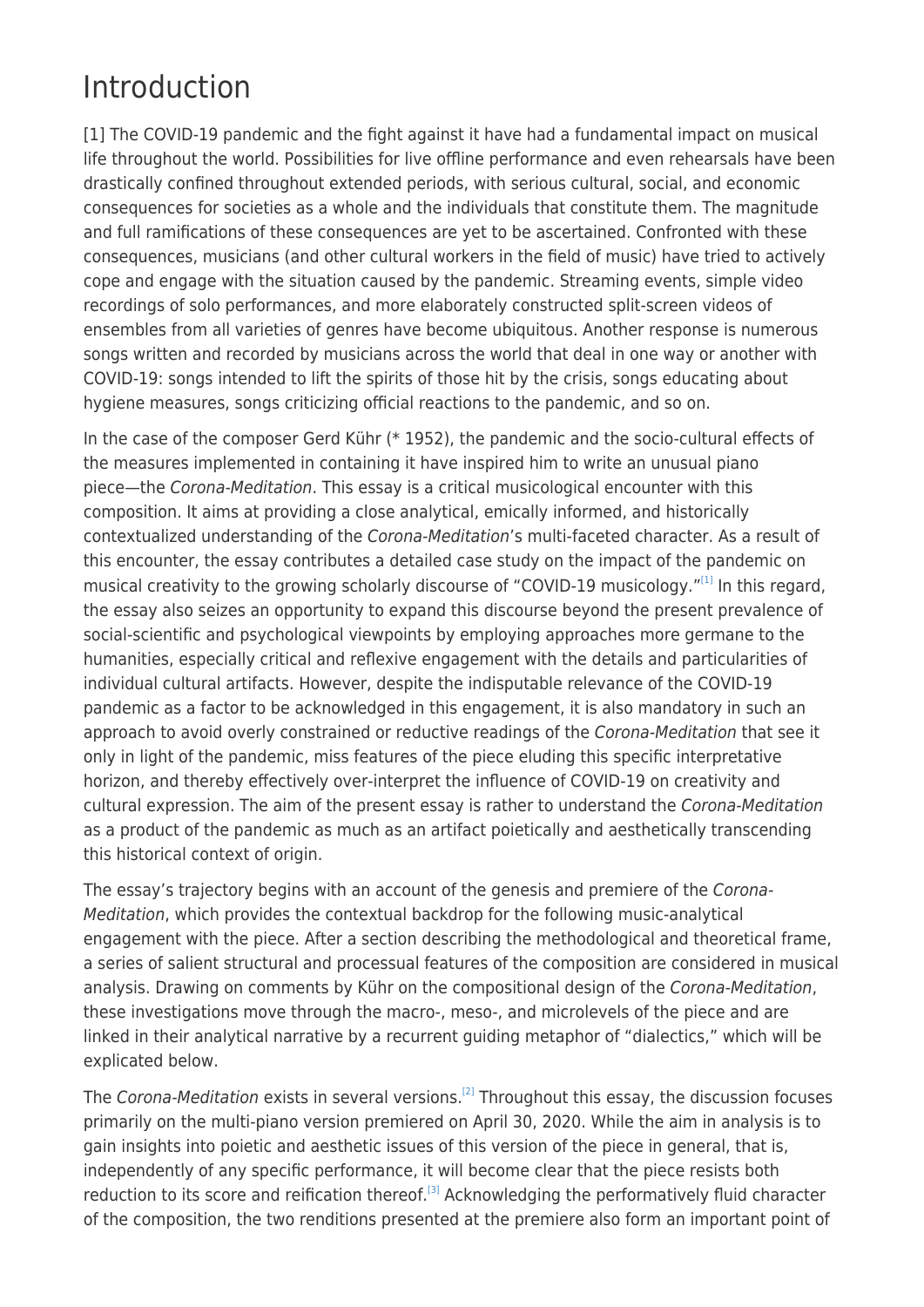reference, as do hypothetical performances.

The analysis will mostly consider the Corona-Meditation as a piece intended for temporally finite performance with a beginning and an end, such as at the premiere. But Kühr has also proposed perpetual performance as the ultimate and ideal way of realizing the piece. This alternative mode of performance will be discussed in the final section of the analysis.

# The Genesis and Premiere of the Corona-Meditation

In the days following March 10, 2020, the Austrian government announced a series of measures intended to contain the spread of the SARS-CoV-2 virus among the Austrian population. Encompassing, among other things, far-reaching restrictions on access to public spaces, bans on public and private events and in-person teaching at schools and universities, as well as the closure of most shops' physical vending spaces, these measures amounted to what has been referred to as a "lockdown." In turn, direct social intercourse and public cultural life were reduced to a minimum. The measures were gradually lifted after the Easter holidays in mid-April, but cultural events like concerts or theater performances were not allowed until the end of May. Even then, such events were subject to statutory requirements which either rendered them infeasible in many venues or drastically transformed their accustomed appearance.

Amidst these developments, the composer and conductor Gerd Kühr returned from his flat in Berlin to his house near Graz, entering the required fourteen-day home quarantine while still hoping to conduct several planned concerts in April with the Graz-based orchestra recreation.<sup>[\[4\]](#page--1-0)</sup> These concerts, however, would soon be canceled. Early into his quarantine, during a break from working on his upcoming opera Paradiese, he started to think about the situation people found themselves in during the current lockdown:

Apparently, there really is an unbelievable number of people at home right now, much more than usual, even during the day, during the working week, et cetera. What are they doing? They have more time, they probably also have time to think, to reflect on how their whole life has changed or on the uncertain prospect of how things will continue; and at the same time, as a musician, it was obvious to think quite optimistically: time for Hausmusik. [\[5\]](#page--1-0)

From this sprang the idea of composing a piece that combines these two thoughts about life in lockdown: a reflexive, contemplative, or meditative attitude and *Hausmusik*, in the sense of private music-making with friends or family members. The fact that Hausmusik is an intrinsically social activity and the limitations of congregating in a private space led Kühr directly to the idea of introducing another pervasive aspect of life in lockdown into the conceptual framework:  $interactions$  via internet.<sup>[\[6\]](#page--1-0)</sup>

Elaborating on these ideas, Kühr drew up a compositional concept: He would write a piano piece in a meditative mood which should be of modest technical demand in order to facilitate participation by amateur pianists.<sup>[\[7\]](#page--1-0)</sup> The piece should embrace and accommodate both the inevitable temporal latency caused by interaction via internet and the likelihood of musicians playing on pianos that are tuned to different concert pitches. There should be a distinctive tonal frame, but the piece should also employ all twelve chromatic pitch classes; and it should be possible to perceive the result as beautiful.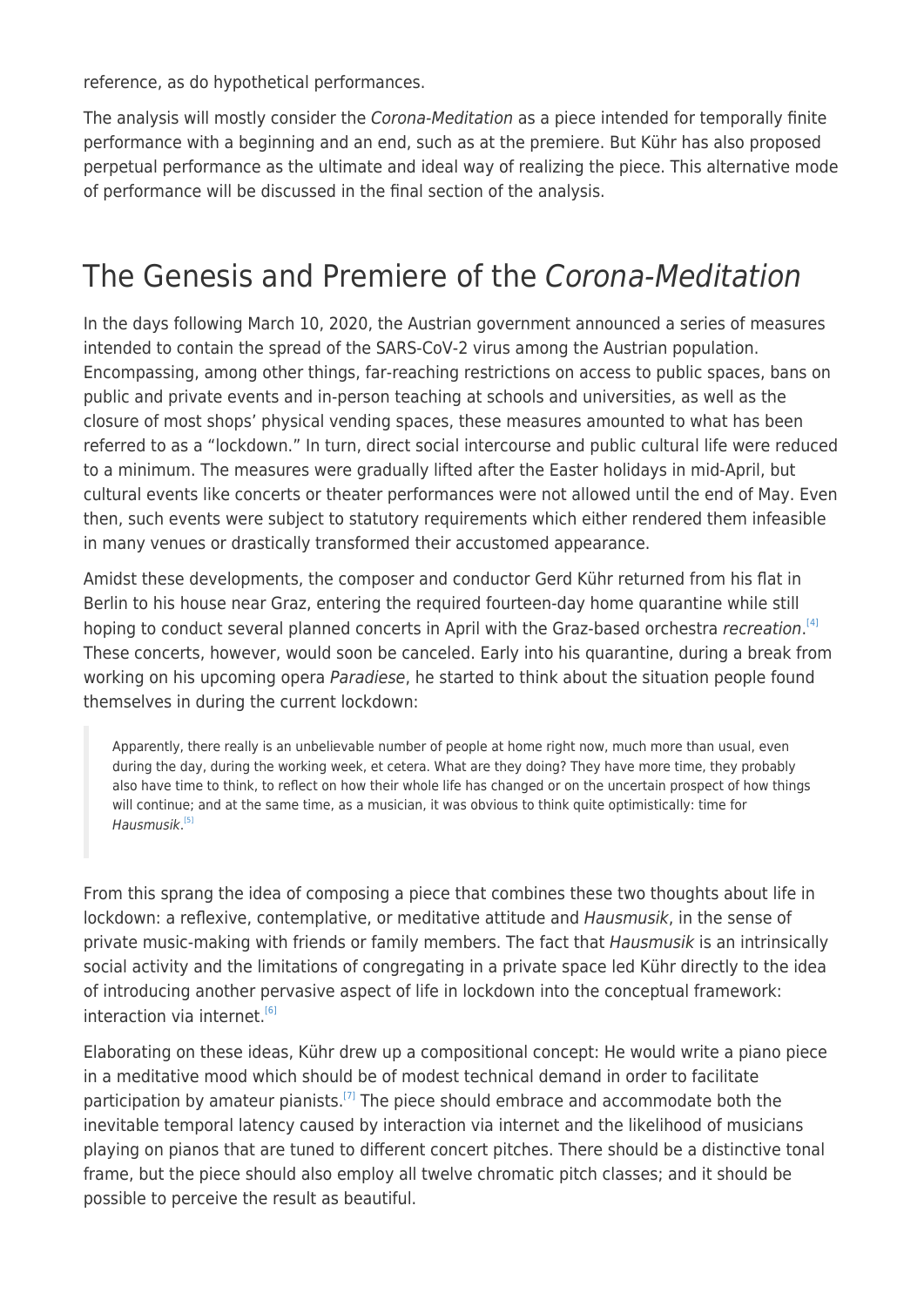[2] Kühr intended to gradually translate this concept into a proper composition as a recreational activity alongside his work on the opera and without the pressure of a deadline. He has repeatedly referred to this initial concept by using chess metaphors, likening it, for example, to "an interesting game of chess" ("eine interessante Schachpartie"), but has also described it as "a fun composition assignment" ("eine lustige Tonsatzaufgabe"), $^{[8]}$  $^{[8]}$  $^{[8]}$  comparing the concept's execution to "doing counterpoint, writing fugues," something that he "always loved" ("Kontrapunkt gemacht, Fugen geschrieben, also ich hab das immer schon geliebt").<sup>[\[9\]](#page--1-0)</sup> However, only one or two days after his first consideration of such a piano piece, he talked to Mathis Huber on the telephone. Huber is the managing director of Steirische Kulturveranstaltungen GmbH, the company behind both the orchestra recreation and the festival Styriarte. Kühr mentioned his compositional idea to Huber, who was captivated. Huber offered that Styriarte would premiere the piece in an online event, as long as Kühr was to finish it soon. Kühr agreed to deliver the score and worked intensively on the piece for one week, testing out different solutions to his compositional problem both "on paper" and at the piano, creating a solo version and versions with written-out parts for two or five pianos. After this week, the basic structure of a piano piece for a variable and unlimited number of performers was set. The piece would be called Corona-Meditation, which was an early working title that stuck. By mid-April, the final score and the accompanying instructions were available to the pianists performing at the premiere. A joint rehearsal was held the night before the premiere.

The premiere took place as a streaming event on April 30, 2020, starting at the symbolic time of 20:20 (8:20 p.m.).<sup>[\[10\]](#page--1-0)</sup> Virtual tickets were sold at different rates, with the proceeds going to a relief fund for Styriarte-associated artists suffering economically from the official ban on concerts. The Corona-Meditation was presented twice in different versions: The first version was performed by Olga Chepovetsky and Philipp Scheucher. Chepovetsky was situated at the Styriarte headquarters, the representative baroque environment of Palais Attems in Graz. Her performance on grand piano was professionally recorded and livestreamed to Scheucher in Hannover, who played on an upright piano in his living room, where he also recorded his performance with semiprofessional equipment and livestreamed it to Graz. For the internet audience, the two streams were mixed together by Styriarte's sound engineers. On the second version, Chepovetsky and Scheucher were joined by almost fifty further pianists and also one quitarist,<sup>[\[11\]](#page--1-0)</sup> most of whom had a professional background in music but not in all cases as concert pianists. These musicians had been recruited by Styriarte, some of them via a public call for participation. They contributed their performances from different places in Europe and the USA via the software Zoom, which had by then emerged as the dominant videoconferencing tool.<sup>[\[12\]](#page--1-0)</sup>

The premiere was generally well received by critics,<sup>[\[13\]](#page--1-0)</sup> and there is evidence of sustained interest in the piece by musicians. Some of the participants of the premiere have revisited the Corona-Meditation in other contexts: Kühr told me that Miroslav Lončar, the guitarist partaking in the premiere, has asked for permission to write an arrangement of the piece for guitars, and that the pianist Janna Polyzoides, who was also part of the premiere, intended to use it in her master class at the Internationale Musiktage Bad Leonfelden (July 19 to August 1, 2020).<sup>[\[14\]](#page--1-0)</sup> The Anderson & Roe Piano Duo, further participants in the premiere, not only performed the Corona-Meditation in the virtual recital series of Portland Piano International (August 16 to August 17, 2020) but also created a cocktail named after the piece.<sup>[\[15\]](#page--1-0)</sup> Additionally, there are some performance videos on YouTube by musicians who did not participate in the premiere, among them one of Lydia Maria Bader playing the solo piano version.<sup>[\[16\]](#page--1-0)</sup>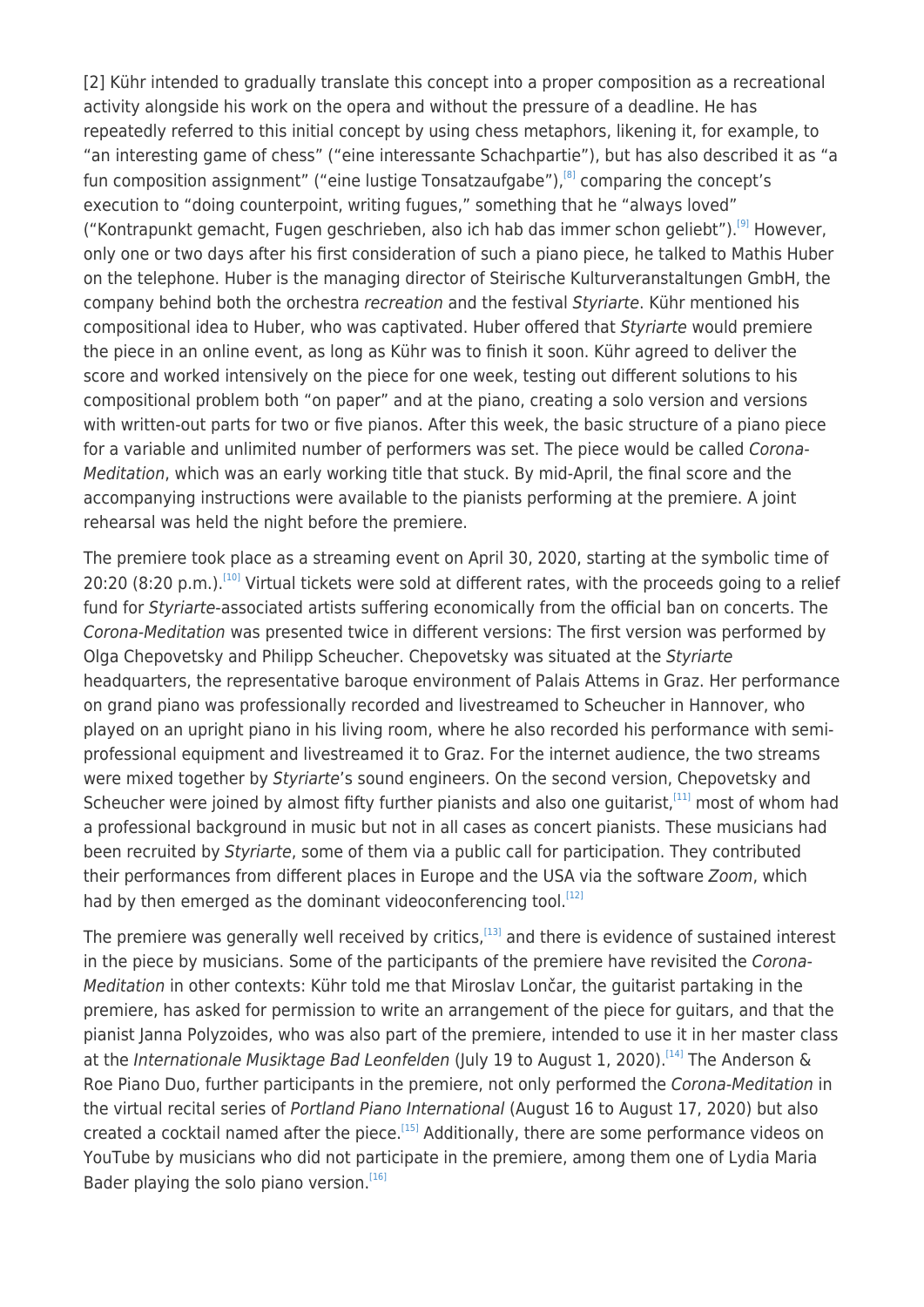# Methodology and Theoretical Frame

My analytical approach in the following investigation of the Corona-Meditation is informed by several methodological considerations. To begin with, I follow David Lewin in distinguishing conceptually between music theory and music analysis.[\[17\]](#page--1-0) In this sense, this article is emphatically an analytical study insofar as I am interested "in the individuality of the specific piece of music under study,"[\[18\]](#page--1-0) but not in the verification or refutation of existing overarching music theories or in the development of such new theories. Instead of rigorously applying preexisting, historically and culturally somewhat abstract theoretical systems like pitch-class set analysis, I approach analysis in this article from an ethnomusicological perspective,<sup>[\[19\]](#page--1-0)</sup> to the extent that I seek to ground my study of the Corona-Meditation in emic concepts and notions expressed by Kühr in discussing the piece. The source materials from which I derive this emic grounding are not only published media interviews Kühr gave in the context of the piece's premiere but especially a qualitative expert interview that I was able to conduct with him on September 2, 2020. These sources are complemented by further personal communication with the composer via email and an extended phone conversation about a draft version of this article.

Thus, while my analytical approach is "non-theoretical" in the above-described way, theoretical and poietic ideas drawn from Kühr's comments on the piece certainly play a role in my analysis; but as will become clear below, many of these pertinent ideas turned out to be systematically and historically hybrid, while others have to be considered individual and work-specific, not directly grounded in any larger music-theoretical traditions. Building an analysis for the sake of stringency on one clearly defined theoretical system would therefore have run the danger of artistically insensitive scientistic rigor, as much as trying to derive mid- or long-range music theories from such a case-specific analysis alone would have been a presumptuous generalization.

[3] Related to my analytical interest in the specifics of a given piece is the premise—developed by Kofi Agawu, among others—that music analysis is a performative, creative, non-cumulative, and in principle open-ended way of engaging with music, so that every instance of analysis has an essentially individual and provisional character.<sup>[\[20\]](#page--1-0)</sup> I relate this understanding of analysis to the proposition that, in John Rink's words, "musical materials do not in themselves constitute structure(s): they afford the inference of structural relationships," that, furthermore, "inference of this kind will be individually and uniquely carried out whenever it is attempted, even if shared criteria result in commonalities between discrete structural representations," and that, finally, "musical structure should therefore be seen as constructed, not immanent; as pluralistic, not singular. $"^{[21]}$  $"^{[21]}$  $"^{[21]}$  In this respect, this article is an attempt at making the specific inferences of my analytical encounter with the Corona-Meditation intersubjectively relatable. The argument is presented in a manner as credible, rational, and transparent as possible, but no claim is made—or could be made—to exclusive interpretive authority.

My analytical readings are linked by a quiding metaphor of *dialectics*. I say metaphor, because I approach the Corona-Meditation in the spirit of dialectical thinking, without presuming a consistent dialectical worldview, be it idealist or materialist in style. I especially draw inspiration from the interpretation of dialectics developed by Karl Marx and Frederick Engels.<sup>[\[22\]](#page--1-0)</sup> Their fundamental assumption, retained from earlier dialectical philosophers, "that the world is not to be comprehended as a complex of ready-made things, but as a complex of processes, in which the apparently stable things … go through uninterrupted change of coming into being and passing away"<sup>[\[23\]](#page--1-0)</sup> recommends Marx and Engels's theory of dialectics as a fruitful stance for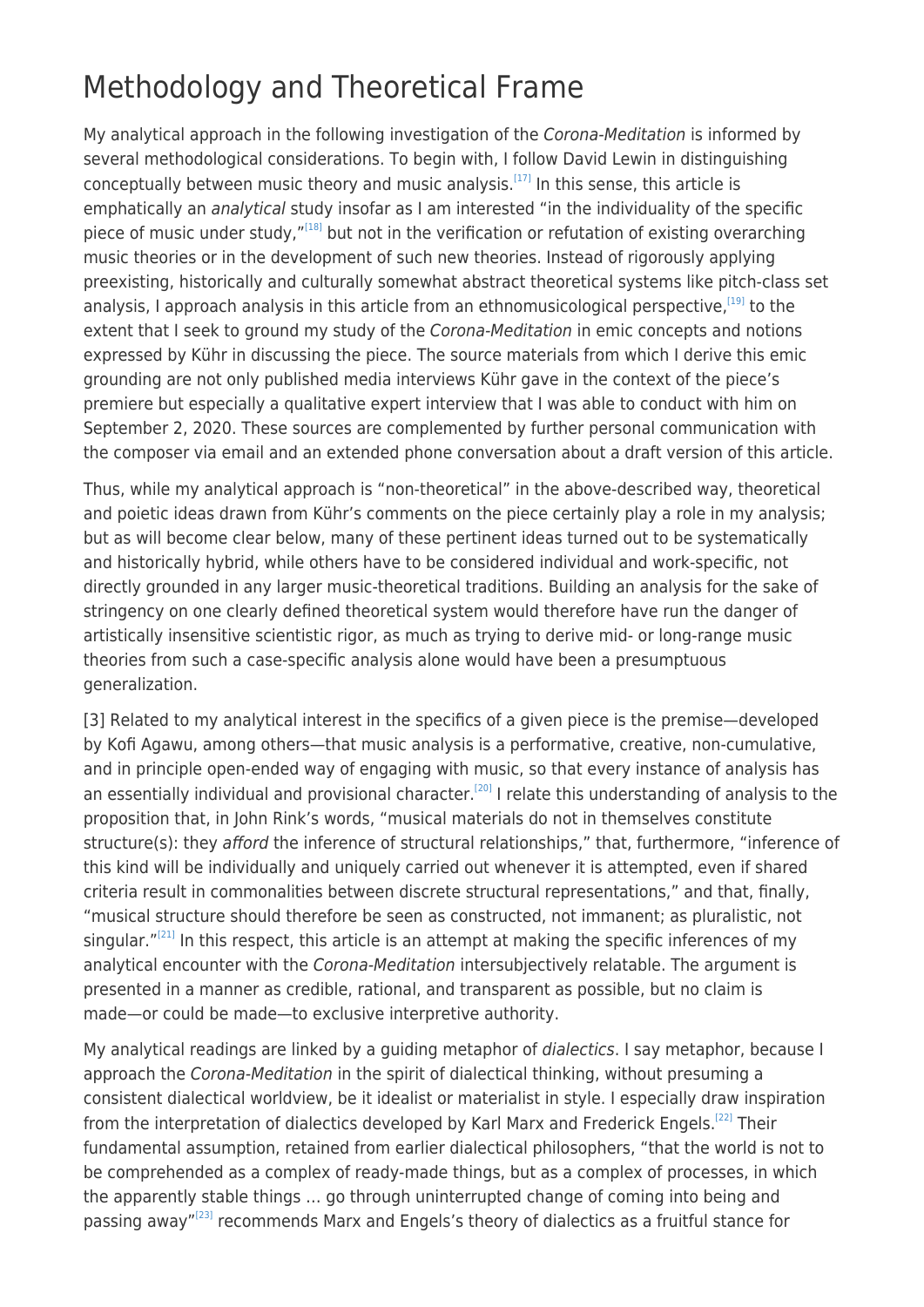understanding an essentially fluid and polymorphous piece like the Corona-Meditation. I am accordingly interested in the way in which the Corona-Meditation is characterized by pervasive dynamics of interpenetrating opposites and employs dialectical notions like the negation of the negation, sublation (in the dual sense of being abolished while also being preserved, yet in a transformed way), or the transformation of quantity into quality as ways to comprehend how these oppositional dynamics afford (intra-)musical meaning.<sup>[\[24\]](#page--1-0)</sup>

### Two Modes of Performance

Before delving into closer analytical scrutiny of the Corona-Meditation, it is necessary to distinguish between two possible modes of performing the piece: the first is temporally finite, the second perpetual. The first mode is enacted whenever any number of musicians sit down to perform one of the versions of the score within a limited period of time.<sup>[\[25\]](#page--1-0)</sup> The performances at the premiere are two examples of this mode. Though it will become clear that such a performance of the piece can take very different guises, it nevertheless starts at one point and ends at another, with some kind of finite musical development in between.

The second mode is currently a mere ideal envisioned by Kühr:

An essential part of my initial idea was to imagine that this piece could be put on the internet and that it could be accessed at any time of day or night. And that means that it can be played twenty-four hours a day, seven days a week, etc. through the different time zones, because musicians living in different time zones can always join in. That is actually my dream, a perpetuum mobile that moves around the globe …. That would be my ideal; and seemingly without end for us.<sup>[\[26\]](#page--1-0)</sup>

Though this idea has a certain utopian—though not impossible—quality to it, it should be noted that Kühr has referred to this mode of performance as his "primary intention" ("primäre Intention").<sup>[\[27\]](#page--1-0)</sup> Nevertheless, my analysis will initially be based on the assumption that the piece is performed in the more conventional, finite way—the way in which the piece is presented in the score and has hitherto been performed. At the end of this essay, I will turn to the second mode and consider the structural and processual differences between perpetual and finite performance.

# Beginning and End

Before and after any finite musical performance—be it a rendering of a precomposed piece or an improvisation—there is necessarily a period in which there is no performance. This is a practical matter that usually does not need special mention. At the very beginning and very end of the Corona-Meditation, however, Kühr writes one measure featuring a whole rest with fermata. As "corona" is a synonym of "fermata," and as Kühr intended this play on words, the two measures at the beginning and end will henceforth—and in line with Kühr's parlance—be referred to as "corona measures." Is there a significance of these measures in the context of the piece beyond a musical pun?

An answer lies in the designation of the piece as a meditation. The concept of "meditation" is of course equivocal:[\[28\]](#page--1-0) it may, especially in the tradition of Christian devotion, mean the immersive contemplation of an object of religion (or more generally of metaphysics, nature, or art). It may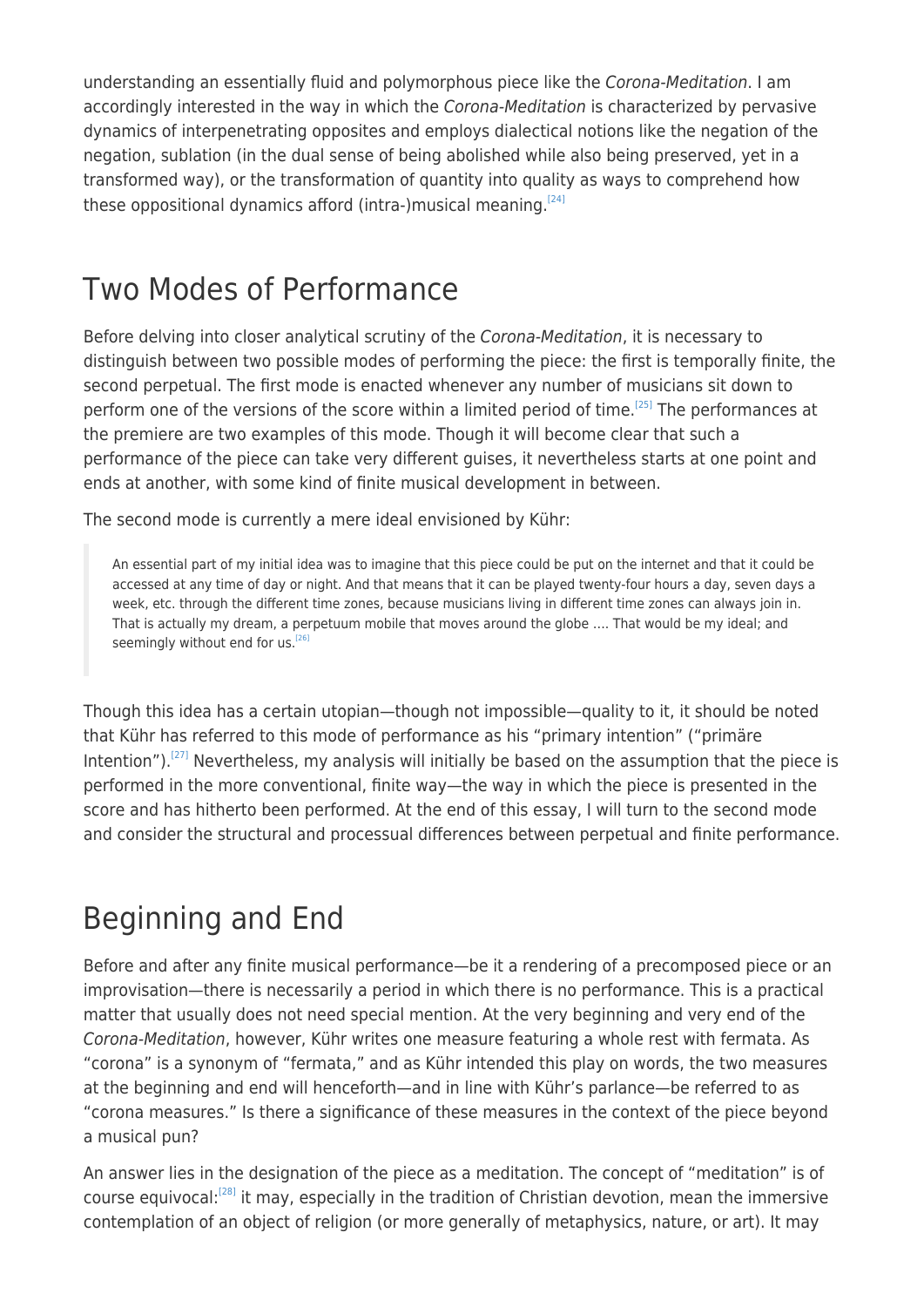also mean the individual, closely focused philosophical reflection of a fundamental question or problem. Finally, it may mean the form of religious practice known from Hinduism and Buddhism that, unlike the other two modes of meditation, seeks to transgress object-bound consciousness into a state of abstract enlightenment. Judging from his statements on how he got inspired to write the Corona-Meditation (see above), Kühr apparently had the meaning of philosophical reflection in mind, in this case meditation on one's life and on the state of the world in general. But be it as it may, each of the three types of meditational practice requires the meditator to pause, because, as Kühr said, "one should prepare thoroughly and collect oneself in silence" ("man [sich ...] tunlichst vorbereiten soll und in Stille sammeln")<sup>[\[29\]](#page--1-0)</sup> for the coming task. Similarly, if any of these types of meditation is conducted successfully, one will try to sustain and appreciate the resulting state of insight or enlightenment for a while in a moment of silence. Thus, the corona measures spell these basic elements of meditative practice out in the score. Similarly, Kühr has said that he would like the Corona-Meditation's "music to become part of everyday life" ("dass die Musik im Alltag Eingang findet"),<sup>[\[30\]](#page--1-0)</sup> and the corona measures thus serve as interfaces between everyday activity and performing the piece, demarcating a space of contemplation.

[4] The corona measures bring two fundamental and related dialectics of music-making to the stage of the Corona-Meditation: silence and sound, resting and acting. Though the two corona measures appear identical, their musical function and significance differs markedly because of how these dialectics play out in the piece. The resting of the performer and the period of musical silence at the beginning negate the turmoil of everyday life, yet both rest and silence also already contain the seed of their own dialectical negation: It is a—so to speak—active rest, in which the performer prepares mentally for the coming bodily activity of playing the piano; it is a silence ready to be filled with sound.

In contrast, the final corona measure is already different from the first one on a phenomenal level. While the first corona measure is absolutely free from musical sounds (not free, of course, from given ambience sounds beyond the performer's control), the final corona measure is filled with the decay of the piano strings, since Kühr prescribes a continuously pressed sustain pedal at the beginning of the score and "l.v." ("lascia vibrare") at the end. The final corona measure negates the hitherto uninterrupted sounding of the preceding period of piano playing by prescribing the termination of playing; but to the listener it appears as a dialectical negation of the negation that brings silence back to the fore, not as the non-musical silence of the beginning but as a silence that sublates the previous world of sounds in the form of its decay tail. And while the first rest served for preparing to play the piano, the final rest allows the performer to submit to bodily passivity, to relax mentally, and to contemplate the moment—until everyday life demands attention and activity.

#### Potential Macro- and Mesostructure

If this analysis of the fundamental dialectical process of silence turning into sound turning into silence were combined with a superficial look at the score, the form of the Corona-Meditation could be described as tripartite (see figure 1a): corona measure—forty-eight measures of solo piano playing—corona measure. The forty-eight measures in the middle gradually assemble a characteristic one-measure tone constellation by adding a new sound event (in most cases one tone) every four measures. These groups of four identical measures are lettered A to L, and I will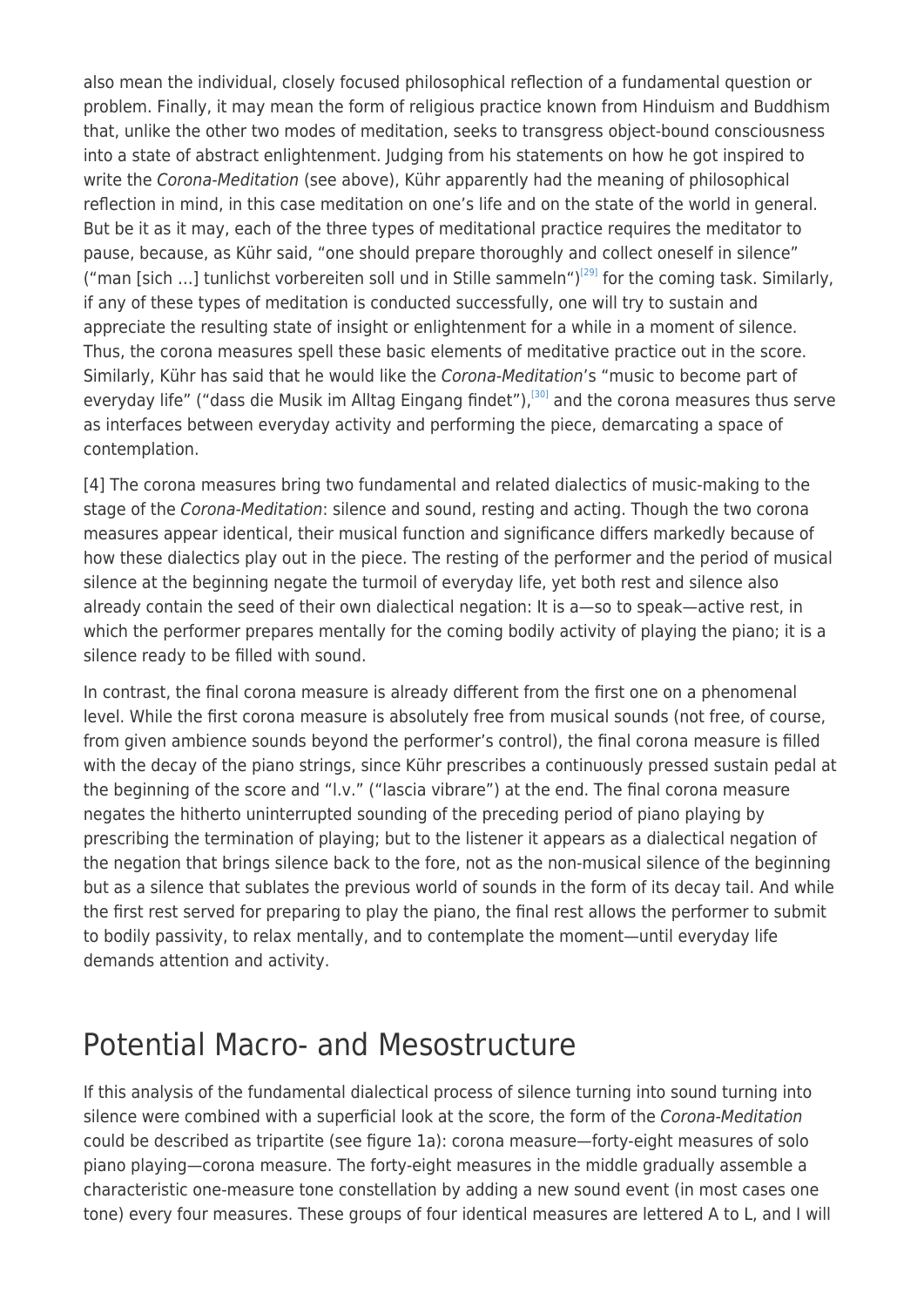hence refer to the complete forty-eight measures as "build-up."

| fab                         |                                  |           |                |                                              |                 |                    |                                               |
|-----------------------------|----------------------------------|-----------|----------------|----------------------------------------------|-----------------|--------------------|-----------------------------------------------|
| Piano                       | Conna Mosum<br>Build-Up.         |           | Corona Measure |                                              |                 |                    |                                               |
| Length (measures)           | 48                               |           |                |                                              |                 |                    |                                               |
| (b)                         |                                  |           |                |                                              |                 |                    |                                               |
| <b>First Pianist</b>        | <b>Build-Up</b><br>Comma Measure |           |                | (1) Corona Measure                           |                 |                    |                                               |
|                             |                                  |           |                | (2) Revenue Barnaming on L - Commo Mussons   |                 |                    |                                               |
| Additional Pianists         |                                  |           | Corona Measure |                                              | <b>Build-Up</b> | Coona Measure      |                                               |
| Length (measures)           |                                  | 46        |                |                                              | 48              |                    |                                               |
| tel<br><b>First Planist</b> |                                  |           |                |                                              |                 | (1) Consul Measure |                                               |
|                             | Corona Measure                   | Build-Up: |                | (2) Revenues/Remaining in L - Corona Measure |                 |                    |                                               |
| Additional Pianists         |                                  |           |                | <b>Staggered</b>                             |                 |                    | (1) Corona Measure                            |
|                             |                                  |           | Corona Measure | Build-Up<br><b>Entry</b><br>TopHonall.       |                 |                    | (2) Heyerson Remaining in L - Creoria Measure |

**Figure 1: Macrostructure of the** *Corona-Meditation***, (a) score, (b) minimum performance, (c) general performance model**

However, attention to the "Instructions for Playing" accompanying the score and, in turn, to actual performance practice has to complicate this simple picture. Indeed, there is a marked dialectical opposition between unambiguous and seemingly strict prescriptive notation in the score and the liberties that musicians are afforded when performing the score by way of the instructions. Additional comments by Kühr indicate further possibilities for performative freedom beyond the provisions of the instructions, which are also present in the two performances at the premiere. This dialectic of prescription and liberty is resolved anew in each instantiation of the piece and is thus the source of considerable structural variety.

To begin with, the instructions state that "the four measures after letter L are followed by further instruments coming in to expand the musical sound." $[31]$  It is implied that all additional pianists entering the performance after the first pianist's letter L are required to play the whole build-up of forty-eight measures until reaching letter L themselves.<sup>[\[32\]](#page--1-0)</sup> What each pianist actually has to play in order to comply with the specifications in the score is in fact a more complex issue, as one is allowed to leave out notes. For the current sake of discussing the piece's macroform, it is, however, sufficient to assume that every pianist plays forty-eight measures, irrespective of precise content.

The instructions state further that "each participant has the option of 'turning back' in the piece, i.e., after the 4-measure group at letter L, gradually leaving out one of the notes, now in reverse order. From this point on, the 4-measure groups need no longer be observed; the number of measures can be reduced to three or two."[\[33\]](#page--1-0) A strict reading of this passage offers two options to any pianist after letter L: (1) proceed directly to the final corona measure or (2) reverse the buildup notated in the score, optionally leaving out measures, before ultimately proceeding to the corona measure. Performance practice at the premiere indicates a third option:[\[34\]](#page--1-0) remaining on L for an indefinite amount of time, including the possibility of leaving out notes (not necessarily in the form of a proper reversion of the build-up), before proceeding to the corona measure. Kühr has commented that the first two options can be considered "a 'classical' solution" ("eine 'klassische' Lösung"), $[35]$  but that the third option is acceptable in the context of a temporally bounded performance with a—at least partially—pre-planned development in which an elongation of certain pianists' parts is desired. In general, Kühr has noted that his instructions are intended to point towards certain structural and processual features. They are meant to avoid completely random developments but do not have to be followed to the letter, as long as the spirit is preserved.<sup>[\[36\]](#page--1-0)</sup> This will become especially pertinent in discussing the Corona-Meditation in perpetual performance.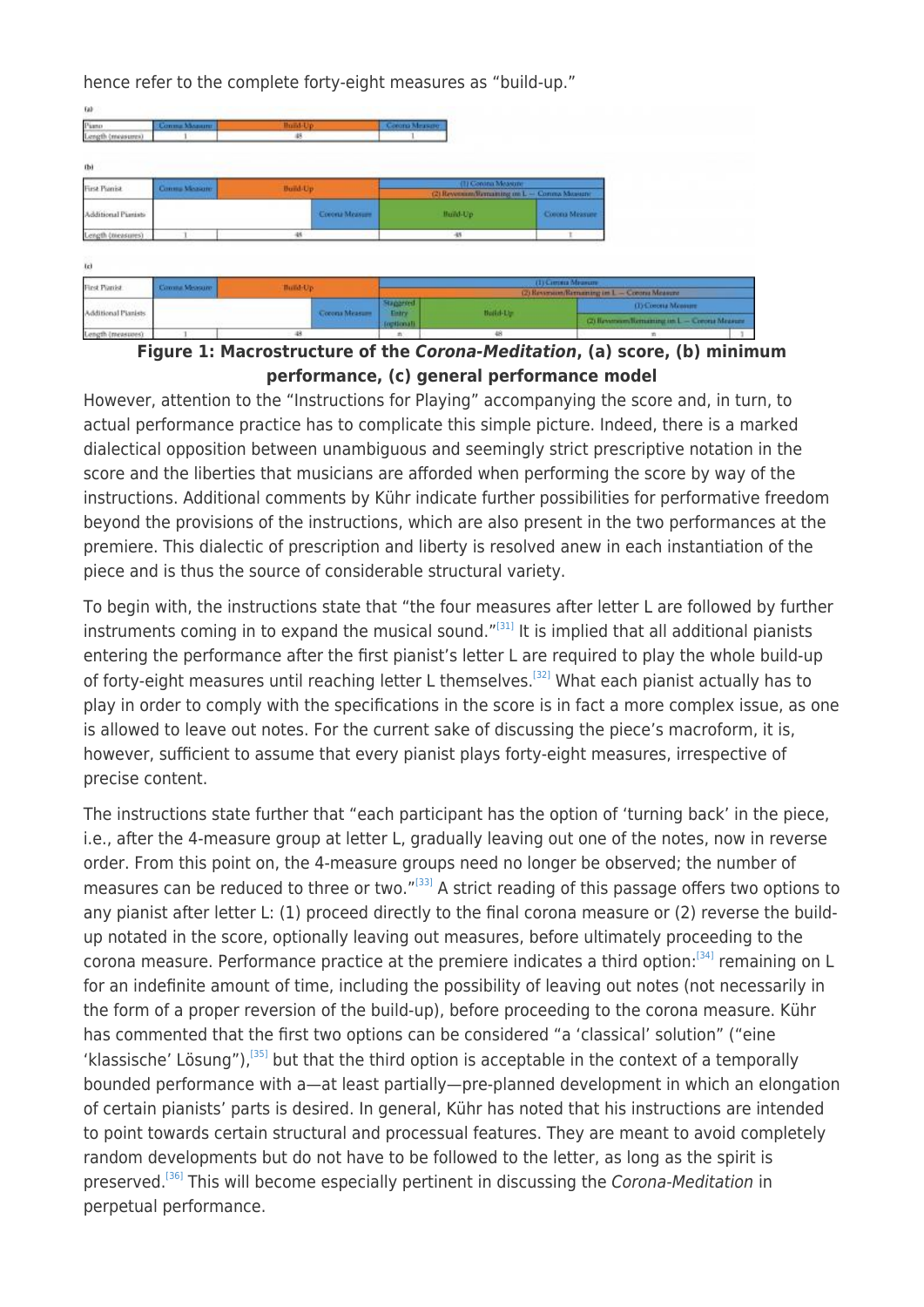Assuming now that the additional pianists abstain from turning back or remaining on L and proceed directly to the final corona measure, a minimum performance of the Corona-Meditation would therefore encompass the following four parts (see figure 1b): corona measure—forty-eight measures of solo piano build-up—forty-eight measures of multi-piano build-up, overlapping with either (a) the final corona measure of the first piano, (b) the first piano's reversion of forty-eight or fewer measures, or (c) a free variation on L—corona measure (tutti).

[5] But that is still not the whole story: The instructions explicitly allow for canonic entrance of the additional pianists on a beat (or subdivision of a beat) other than the first pianist's "one."<sup>[\[37\]](#page--1-0)</sup> Strictly interpreted, the instructions seem to prescribe that the additional pianists have to enter within the first measure after the first pianist's L. Again, Kühr has called this the "classical" approach.<sup>[\[38\]](#page--1-0)</sup> However, a freer entrance with a delay of several measures can be considered in line with the spirit of the instructions, especially with regard to performances with many pianists. Thus, the solo piano part has to be at least forty-eight measures long but is potentially longer, depending on the entrance of further pianists. Similarly, some or all of the additional pianists may choose to turn back in the piece or remain on L, and accordingly, the multi-piano part may be longer than forty-eight measures. If some pianists enter later than others, then this will similarly extend the number of measures beyond the minimum. One can thus arrive at the following general model of the piece's form (see figure 1c): corona measure—forty-eight measures of solo piano build-up plus optional further solo performance—at least forty-eight measures of multipiano build-up plus optional reversion/remaining on L, overlapping with the first piano and with each other in varying ways—corona measure (tutti).

### Performed Macro- and Mesostructure

Considering now the two performances at the premiere, the first performance by Chepovetsky and Scheucher alone closely resembles a minimum version: corona measure—forty-eight measures of build-up plus half a measure of reversion by Chepovetsky solo—forty-eight measures of build-up by Scheucher overlapping with the remaining forty-seven and a half measures of reversion by Chepovetsky as well as with the beginning of her final corona measure—final corona measure (Chepovetsky and Scheucher). Scheucher enters canonically on the third beat of Chepovetsky's meter, thereby causing the offset of half a measure. Further latency or divergency between the two performers' meter and tempo shall be ignored in the current context of discussion.

Chepovetsky plays the build-up as notated and executes the reversion symmetrically, without shortening the four-measure periods. Scheucher's performance, however, needs some further discussion. Though he plays forty-eight measures, he does not play the build-up exactly as notated in the score. A closer look at the meso-level of the multi-piano section unfolds the constellation between the two pianists' parts, as shown in figure 2a. Scheucher plays some of the one-measure tone constellations notated at certain letters in the score longer than four measures, while never playing the constellation at letter K. In addition, there is one measure (marked as X in figure 2a) in which he plays a constellation that is nowhere notated in the score (see transcription X in figure 3).<sup>[\[39\]](#page--1-0)</sup>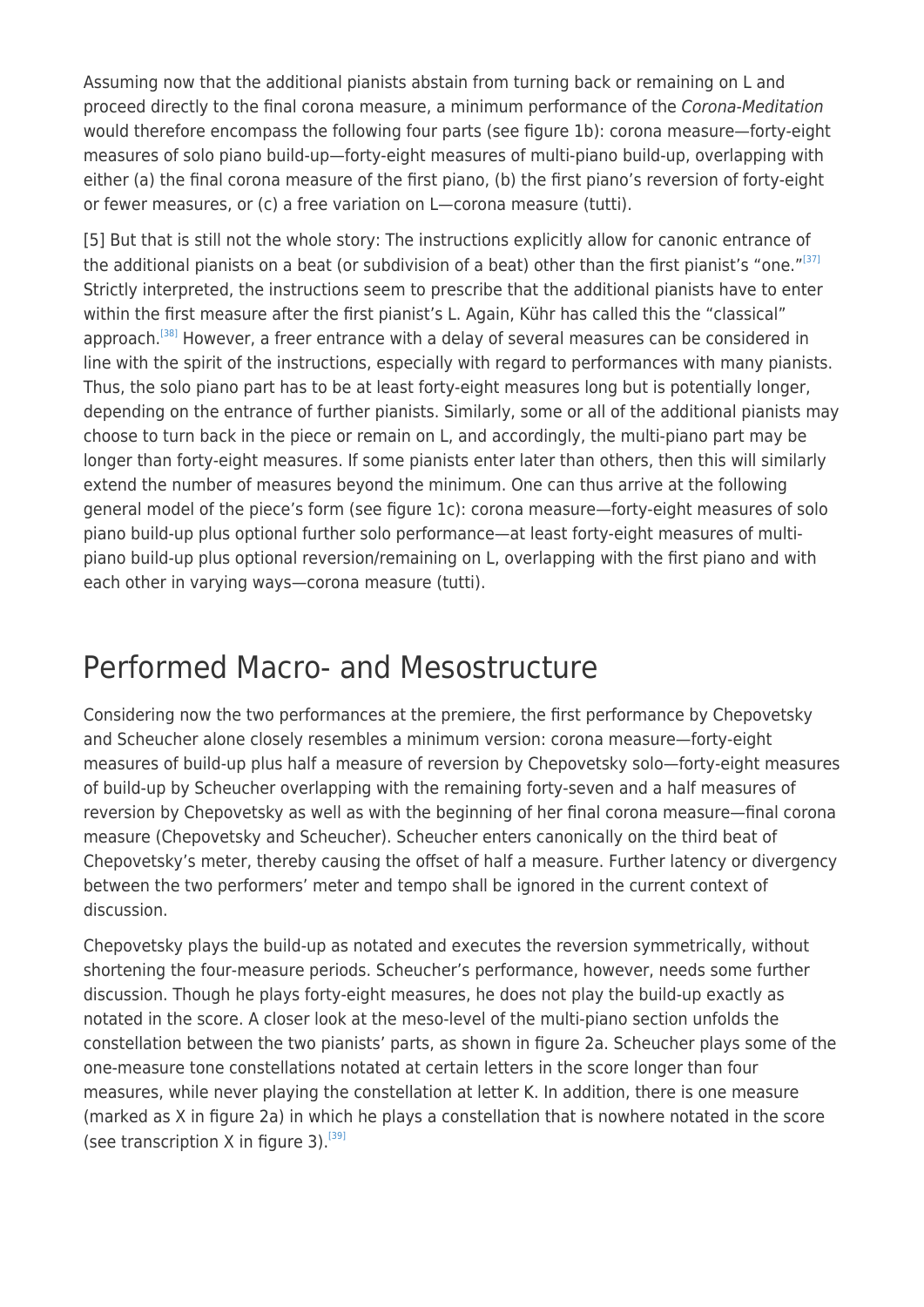

**Figure 2: Two interpretations of the measure structure of the two-piano section of the first performance at the** *Corona-Meditation***'s premiere**

These deviations were probably non-intentional. However, they can in fact mostly be justified as still being compliant with the score. As mentioned above, the instructions to the score allow each pianist to "decide individually how many notes to play within any given measure."<sup>[\[40\]](#page--1-0)</sup> Thus, the additional measures of the constellation at letters G, I, and J can be reinterpreted as the constellations at letters H, J, and K, respectively, with exactly those notes left out that constitute their differentia specifica in comparison to the constellations at the preceding letters (see figure 3). The constellation X can similarly be reinterpreted as the constellation notated at L, but without the G4. The meso-level form of the multi-piano section can thus be interpreted as shown in figure 2b. Reinterpreted in this way, Scheucher's performance can be considered largely compliant with the specifications in the score.<sup>[\[41\]](#page--1-0)</sup> although section K would still be one measure too short. In any case, this is also a good demonstration of why strict adherence to the score and the instructions may not be necessary to preserve the general mood or point of the piece and represent, in performance, specific structural and processual features intended by Kühr.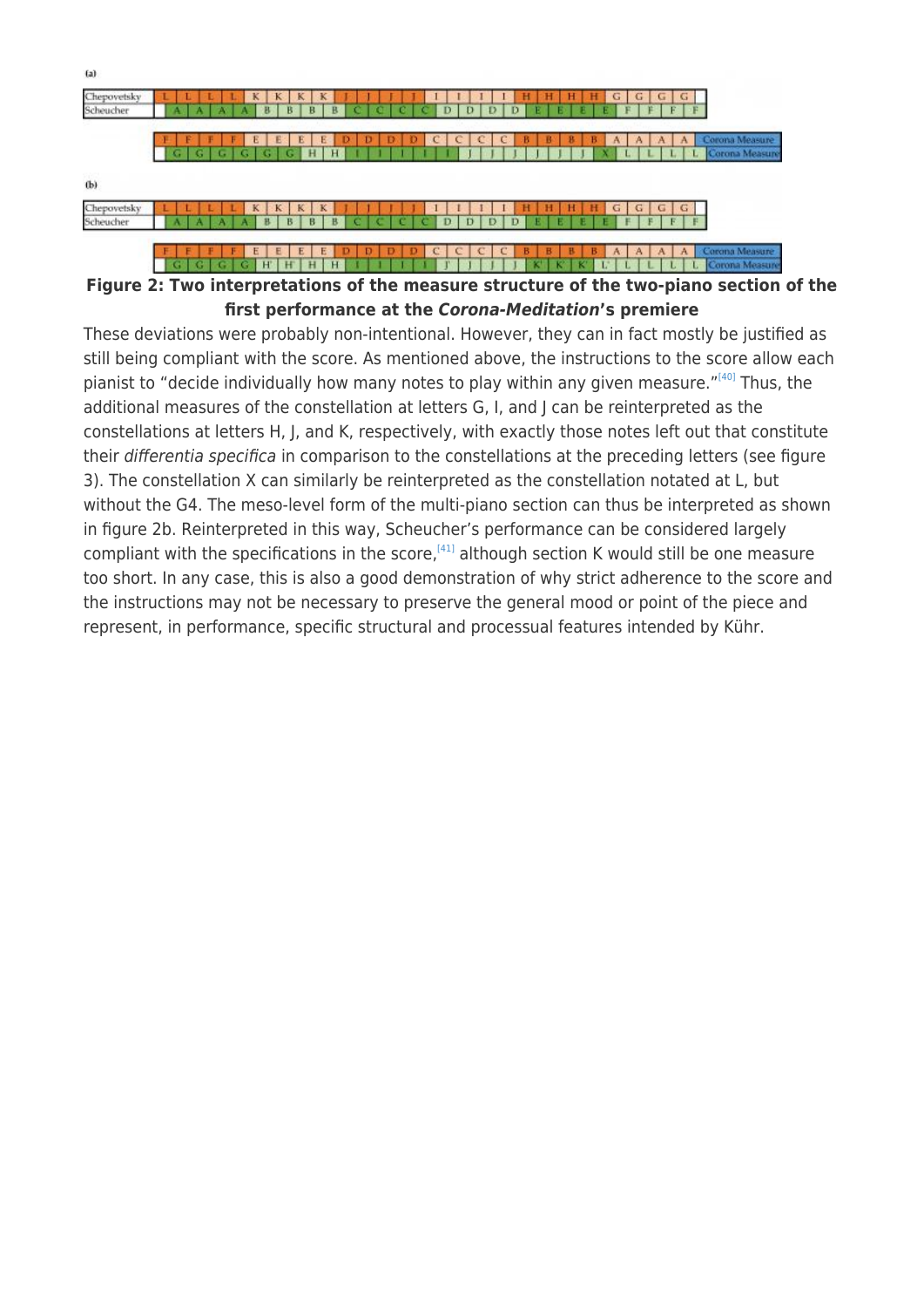









**Figure 3: Reinterpretation of selected measures played by Philipp Scheucher during the first performance at the premiere of the** *Corona-Meditation* **(unplayed notes are bracketed)**

The second performance at the premiere is macro- and mesostructurally less schematic than the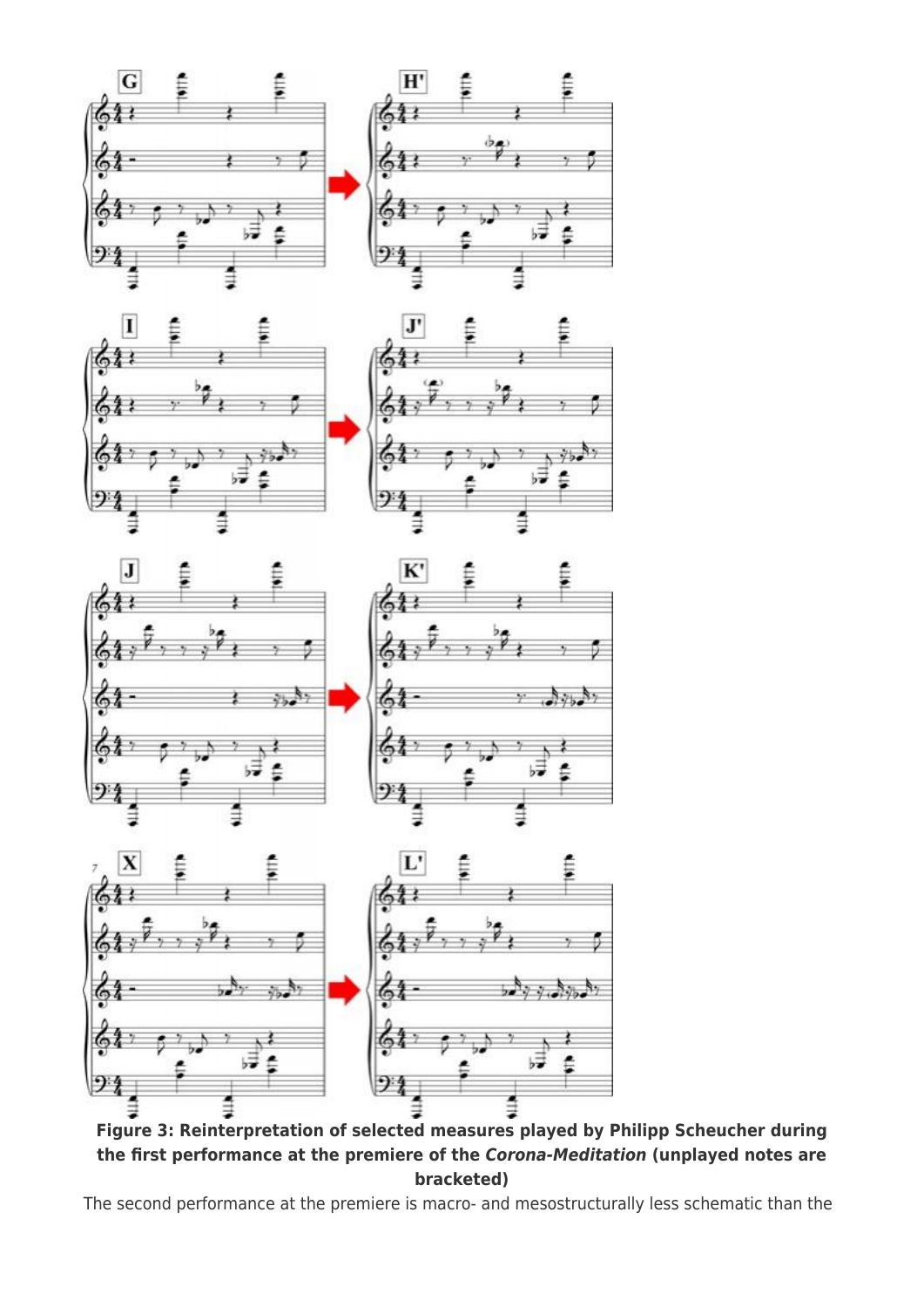first one. With the available recording, it is impossible to trace exactly what every single one of the more than fifty participating musicians is playing, but some interesting observations can nevertheless be made. Chepovetsky is the only pianist playing throughout, performing 142 measures altogether, plus the two corona measures at the beginning and end. She plays the complete build-up as notated, but Scheucher joins in already when she has reached only the third measure of letter C, with the other musicians gradually entering afterwards. Judging from the available video footage, the final participants seem to join when Chepovetsky is playing the four measures at letter I. This early entrance of the additional musicians is again a deviation from the letter of the "Instructions for Playing," as these require that the additional performers start only after letter L. This deviation was justified as a measure to limit the length of the second performance with the many overlapping parts, which even in this form lasted almost eighteen minutes.<sup>[\[42\]](#page--1-0)</sup> Furthermore, the whole solo build-up had already been heard before in the first performance and could be considered known at this point. The more complex form of the second performance is depicted in figure 4.

Chepovetsky<br>Additional Pianists **Figure 4: Macrostructure of the second performance at the** *Corona-Meditation***'s premiere** Chepovetsky I | H | H | H | H | H | H | H | Corona Measure К  $\mathbf{L}$  $L$  $-L$  $\mathbf{L}$  $\mathbf{L}$  $\bf K$  $\Box$ **Figure 5: Measure structure of Olga Chepovetsky's solo coda to the second**

**performance at the** *Corona-Meditation***'s premiere** [6] It seems that all participants play the build-up as notated and then—with the exception of Chepovetsky—a reversion of individually indiscernible length (indiscernible due to the recording quality and the complexity of the audio mix) ending in the corona measure. Chepovetsky, by contrast, does not "turn back" after having finished her build-up but keeps playing the constellation at letter L, making use of the "non-official" option mentioned above. She sometimes leaves out notes so that she actually plays the constellations at letters K or G, while, however, always returning to the full constellation at L for several measures.<sup>[\[43\]](#page--1-0)</sup> At Chepovetsky's measure 126, the last two of the other pianists (Scheucher and Markus Schirmer) have reached the corona measure, while she keeps on playing solo. At first it seems as if she were now also playing a rapid reversion, but this process ends early with a gradually fraying and decelerating variation of the constellation at letter H. The structure of this solo coda is shown in figure 5, and the final variations are transcribed in figure 6. Again, one can see how the spirit of the piece is preserved, even though this coda does not adhere to the specifications of score and instructions.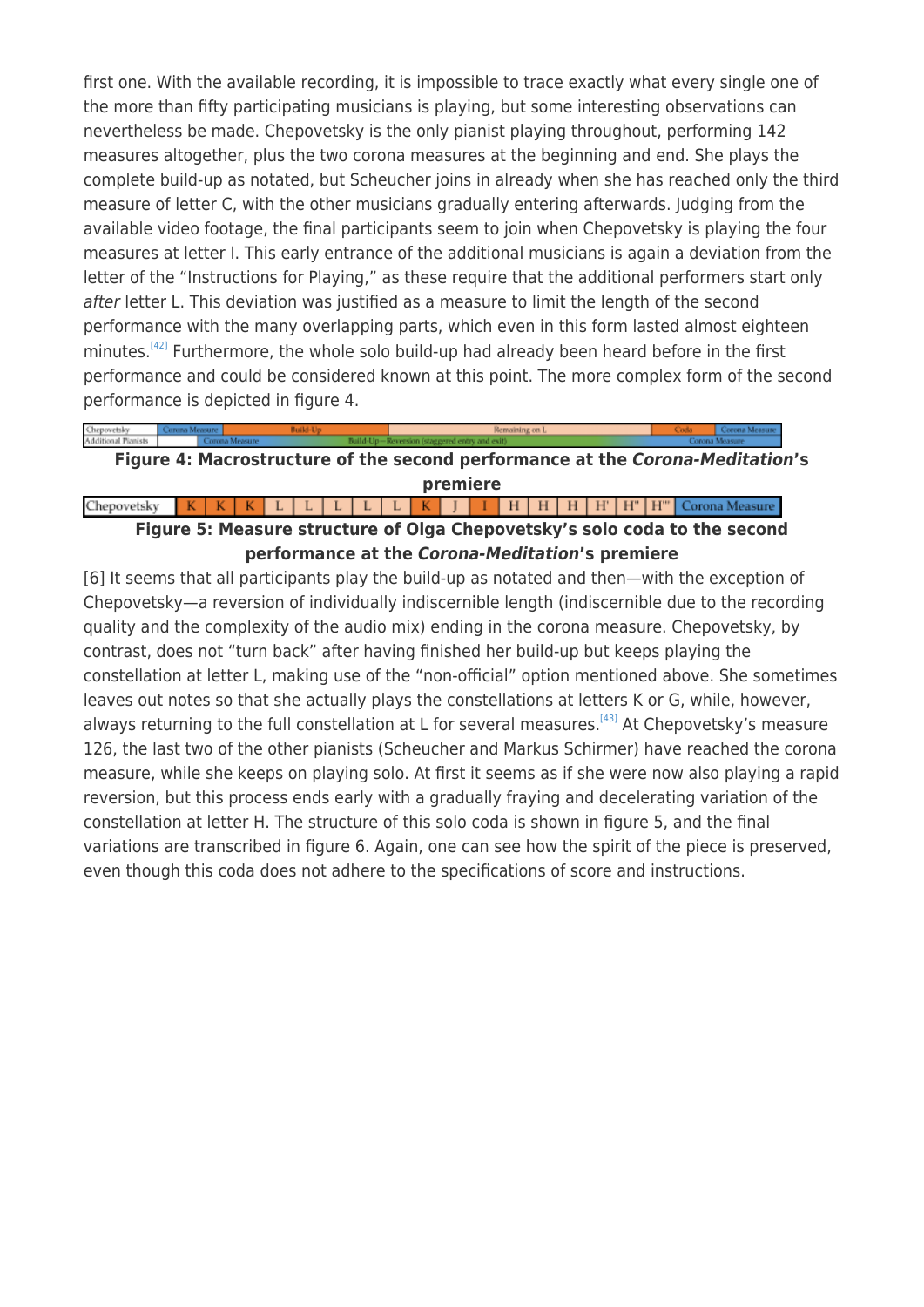

**Figure 6: Transcription of the final measures of Olga Chepovetsky's solo coda to the second performance at the** *Corona-Meditation***'s premiere**

## Coarse-Grain Microstructure

Having gained a closer understanding of the degrees of variability in the macro- and mesostructure of the Corona-Meditation that result from a dialectic of prescription and liberty, one can now take a closer look at the exact design of the tone constellations found at the different letters of the score. This section will address "coarse-grain" aspects of the microstructural design as it is represented in the notation of the score. The following section then addresses "fine-grain" aspects of the piece's performed micro-structure.

On listening to the Corona-Meditation for the first time, my intuition was to hear the piece as an exercise in variation, "developing variation" in some respects: A basic one-measure unit is presented at letter A. This unit is gradually expanded, embellished, and transformed through the addition of tones (that remain in their assigned position in all following measures) until reaching the fully developed stage at letter L, at which at least one exemplar of each of the twelve chromatic pitch-classes is played at some point in the measure.<sup>[\[44\]](#page--1-0)</sup> Alternatively, one could also conceive of the development in the score as the assembling (or in the process of reversion: disassembling) of a jigsaw puzzle or as a gradual uncovering (or covering) of a constellation that is always completely present, though not fully audible.

The latter view seems to be closer to Kühr's original conception. He has described his piece as "a still life in sounds" ("ein Stillleben in Tönen"),<sup>[\[45\]](#page--1-0)</sup> as essentially static: "Well, I would rather say about everything that it is a sound image and, in that regard, not a composition that develops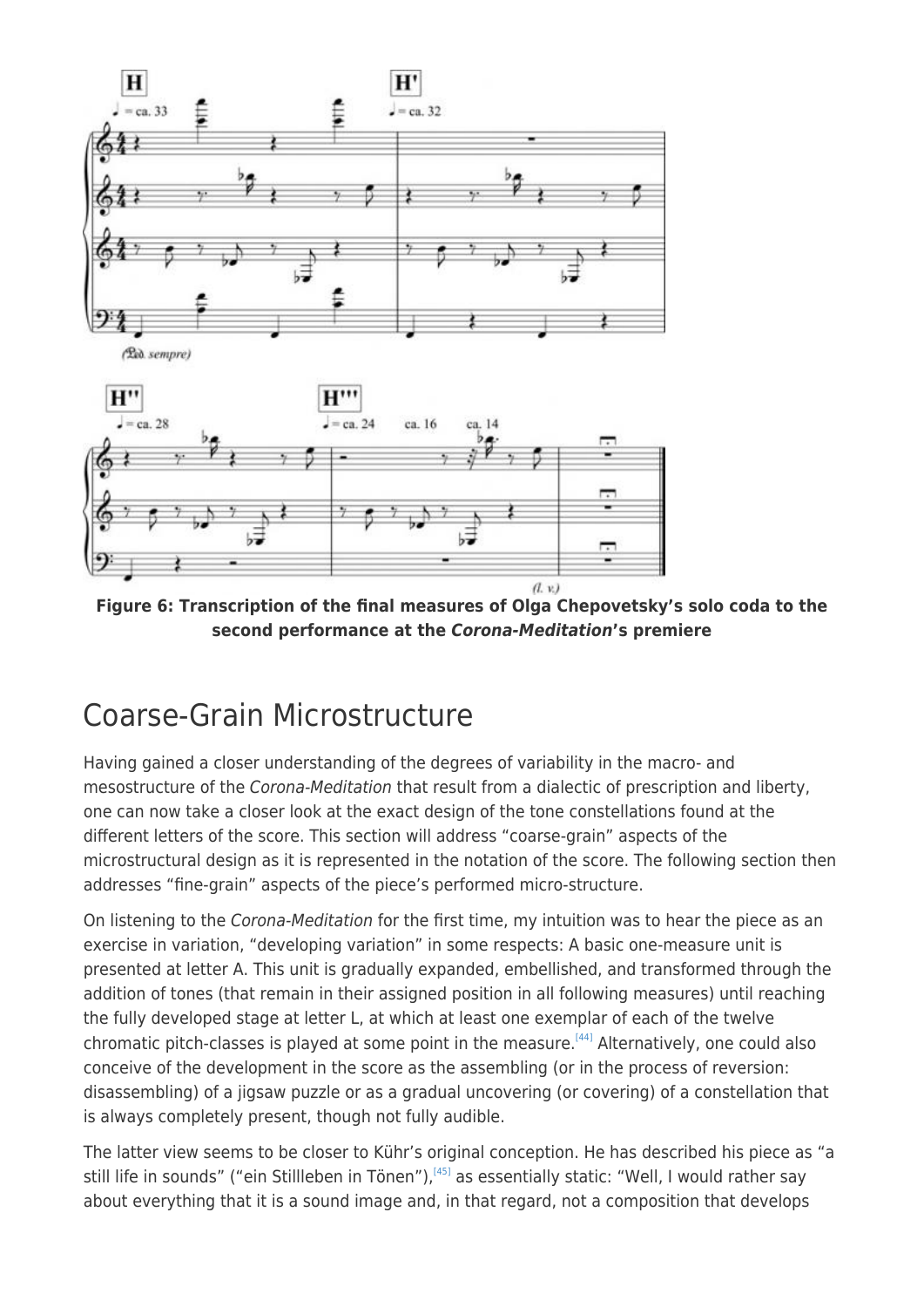dynamically, because it doesn't have that at all. It has practically nothing processual, nothing dramatic."<sup>[\[46\]](#page--1-0)</sup> When I confronted Kühr in our interview with my initial conception of the piece as a variation, he laughed but apparently did not find it fully implausible, pointing out that the process might even be regarded as "character variation," as every added sound event causes new rhythmic and melodic gestalts to spring from the audible surface. From a technical standpoint, it does not make much of a difference which conception is chosen. However, it may alter the way in which the piece is experienced and the meaning one finds in it. In this sense, the Corona-Meditation offers dialectical affordances for apprehending it as either static or developing. In the following discussion, however, I will assume the static view to be the emic conception.

#### Frame

A basic structural distinction to be made on the note level is that between what Kühr has referred to in our interview as the "frame" and what I would like to call the "interior" in parallel with this term. The contrasting musical characteristics of these two parts, which are described in the following paragraphs, can be interpreted as staging a dialectic of conservative orthodoxy in the case of the frame (major tonality, rhythmic tracing of the 4/4 meter) and vanguard heterodoxy in the case of the interior (atonality, syncopated rhythm). Close analytical investigation, however, also points to a precarious character of this antithetical configuration including hints at synthetic resolutions of the opposition.





The frame is constituted by a figure steadily marking the piece's 4/4 meter, reminiscent of a stride piano accompaniment stretched out across the piano keyboard and played in slow motion (the tempo assignment is quarter note = approx. 37, characterized as "very calm and even").<sup>[\[47\]](#page--1-0)</sup> This frame is established in letters A to C (see figure 7). The pitch classes F, C, and A, which provide the pitch content of the frame, are—respectively—quadrupled, tripled, or doubled at different octaves. As the sustain pedal is pressed throughout the piece, the other piano strings function as sympathetic strings. Thus, the figure of the frame creates a pervasive and richly resonant F major harmonic atmosphere.

I asked Kühr in our interview why he chose F major as the harmonic frame. He replied that, on the one hand, it was mere intuition or personal preference to go to this key when he sat down at the piano. On the other hand, he pointed out musical reasons: Kühr did not want to use the piano tones above C7, as he deemed their sound too thin in the intended context. Had he chosen A major as tonal frame and used A0 as the lowest possible tone, he would have had to move either up to E7, into the thin octave, or down to E6, thereby significantly lowering the overall sonority.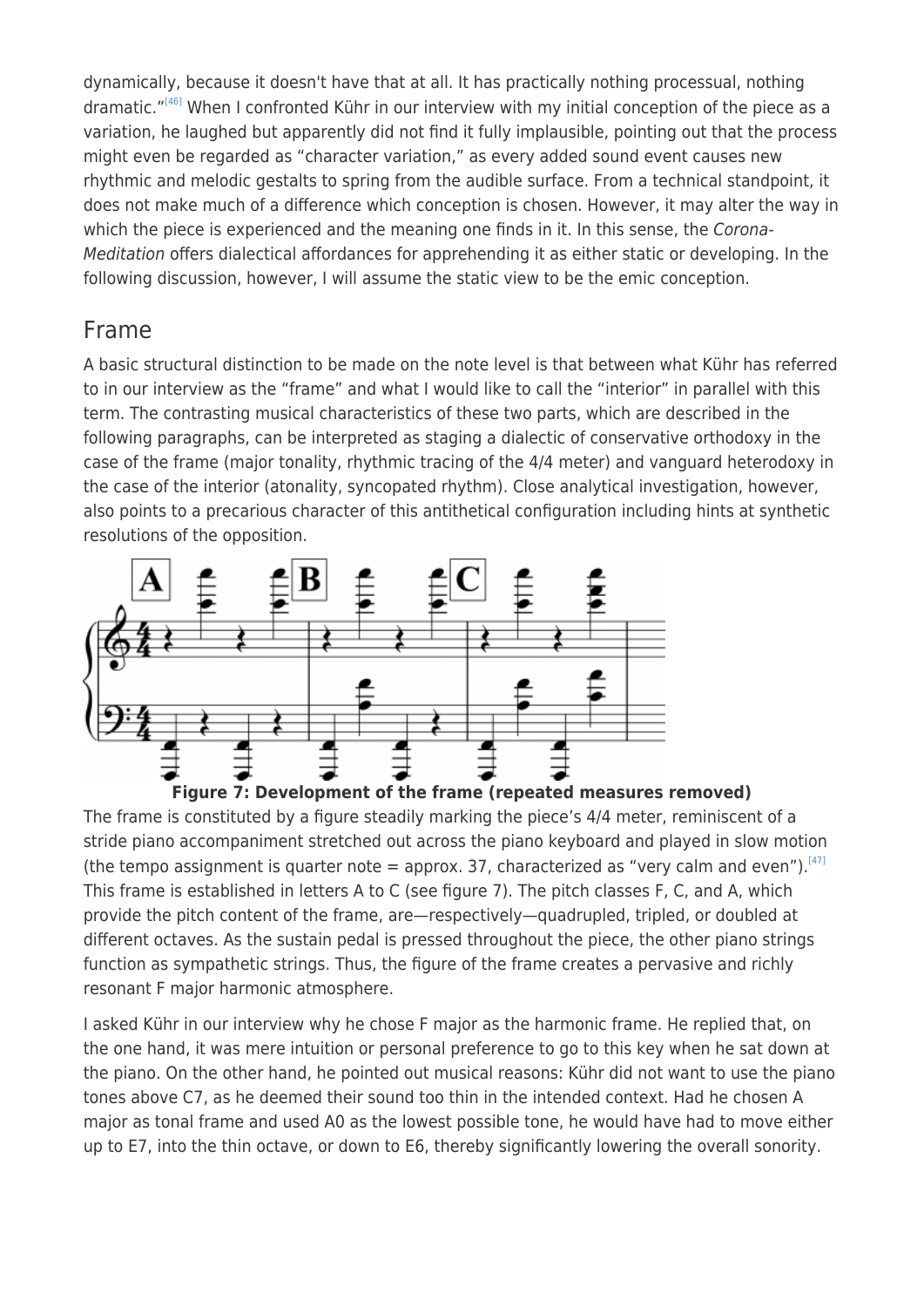#### Interior: Rhythmic Design

[7] Against the F major backdrop of the frame, the interior is constituted by one representative of each remaining chromatic pitch class, each tone having a distinct place within the pitch gamut of the piano and within the temporal order of the 4/4 measure. All tones of the interior—except the last presented A flat4—are positioned on binary/quaternary subdivisions between the beats of the 4/4 meter, and therefore also between the tones of the frame. This opposition of rhythmic "mood" (meter vs. syncopation) in turn highlights the general structural opposition between frame and interior. However, both antithetic rhythms also resolve into a synthetic rhythm in which the oppositions are sublated. Figure 8 shows the rhythms resulting from all single tones and chords played in a measure at the different letters in the score in both frame and interior.<sup>[\[48\]](#page--1-0)</sup> The completely unfolded rhythm at letter L can be analyzed as being constructed out of one elementary figure  $\alpha$  (two sixteenth notes and one eighth note) and its mirrored version  $\alpha'$  (one eighth note and two sixteenth notes):  $\alpha-\alpha'-\alpha$ . Thus, there is mirror symmetry within both halves of the measure, but also higher-level symmetry between the construction of both halves of the measure.



**Figure 8: Rhythms of frame, interior, and their synthesis (repeated measures removed)**

Kühr did not intend this specific symmetry but is pleased that it emerged in the compositional process.<sup>[\[49\]](#page--1-0)</sup> He rather tried more generally to make the rhythmic aspect of the Corona-Meditation "comprehensible, but not exactly predictable" ("nachvollziehbar …, aber nicht genau vorhersehbar"),<sup>[\[50\]](#page--1-0)</sup> a statement that might also serve as a general motto for the piece's design. A highly traditional four-measure period in 4/4 meter is established from the very beginning. From letter D onward, listeners will soon recognize that not only is an additional tone introduced after each period, but that these tones are placed between the beats of the meter and therefore also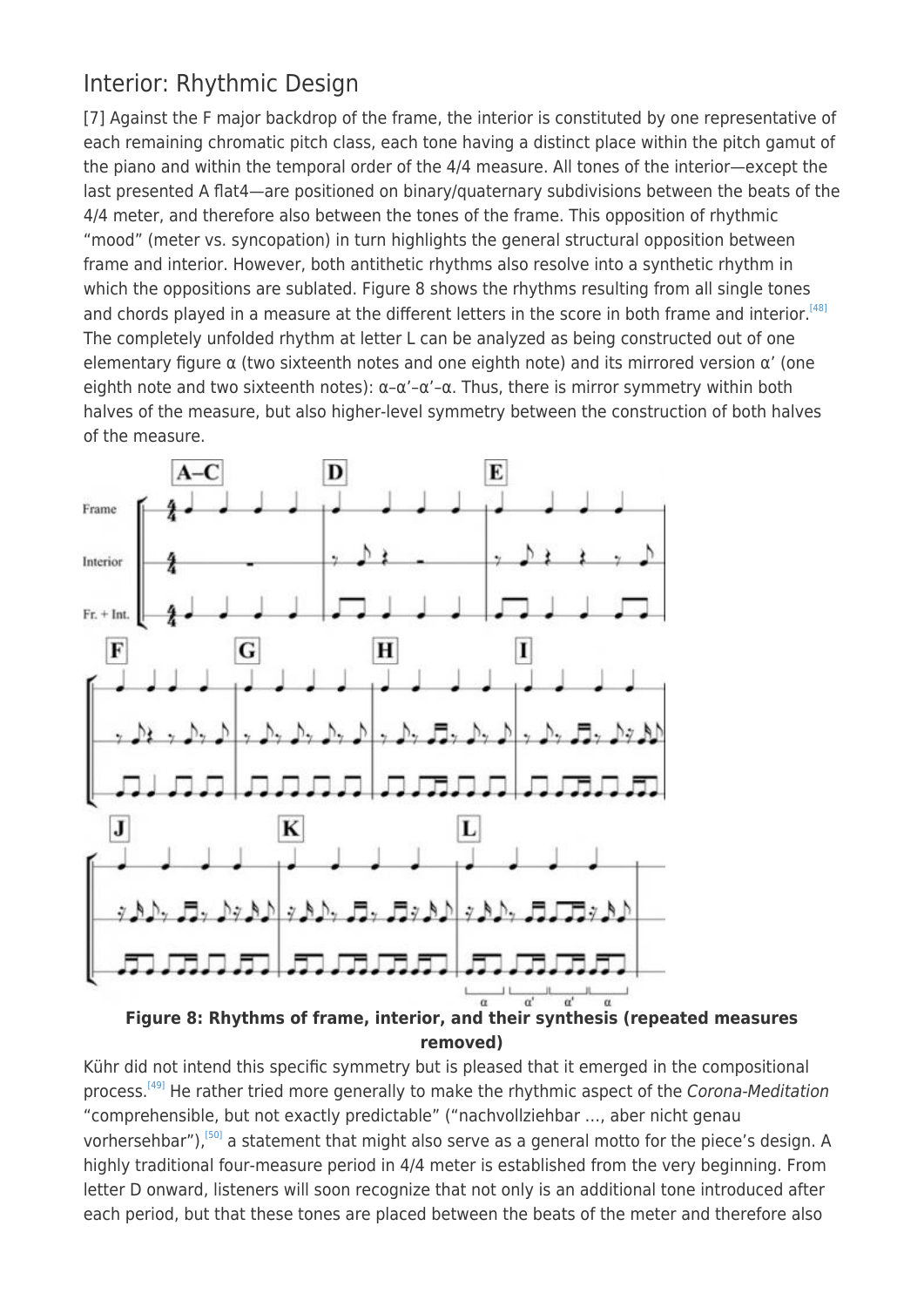effect a gradual transformation of the rhythmic gestalt. The predictability on this level causes a high degree of comprehensibility. Yet there is no established traditional or stylistic convention making it foreseeable where the tones are placed in rhythm space and how the rhythm will turn out in the end, thereby introducing a degree of unpredictability that prevents obviousness. After the synthetic rhythm has been heard completely at L, it should nevertheless be easy for many listeners to parse the unusual but not overly complex construction.

The exact way in which the rhythm is unfolded is also characterized by this dialectic of predictability and unpredictability: From letters D to G each quarter note is successively divided into two eighths. However, this is not done in a simple sequence, such as first quarter–second quarter–third quarter–fourth quarter, but rather with maximum variation: first–fourth–third–second. When the quaternary subdivisions are being introduced over the course

of letters H to K, the sequence is again transformed through a division of the second eighth of the second quarter, then subsequently the first eighth of the fourth quarter, the first eighth of the first quarter, and finally the second eighth of the third quarter. A final rhythmic surprise, revealed at letter L, is the A flat4 on the third beat, which is the only tone of the interior that is played simultaneously with an element of the frame, both linking and contesting the oppositional metro-rhythmic terrain of frame and interior.<sup>[\[51\]](#page--1-0)</sup>

#### Interior: Pitch Design

Turning now from the construction of rhythm to the spatial and sequential organization of pitch, this aspect of the piece's design is, on a basic level, informed by two different aims: First, Kühr sought to represent all remaining pitch classes in the interior that are not part of an F major triad. In this regard, the dialectic of predictability and unpredictability is also present in pitch space. The introduction of B4 at letter D as a pitch that is alien to an F major triad creates a feeling of unpredictability. In turn, however, the constant addition of further non-triad pitches, a new one every four measures, becomes highly predictable and the processual principle comprehensible. Yet in what order and where exactly in pitch space the new pitches are introduced is again unpredictable.

Second, Kühr sought to find a constellation where—in spite of this tonal/harmonic opposition between frame and interior—it is possible "that at the end, when all twelve tones are there, one can still say: That sounds beautiful, it has a unity" ("dass man zum Schluss, wenn alle zwölf Töne da sind, trotzdem noch sagen kann: Das klingt schön, das hat eine Einheit").<sup>[\[52\]](#page--1-0)</sup> As conventional conceptions of musical beauty prevalent among the primary intended audience of the Corona-Meditation would exclude harsh and extensive harmonic friction and dissonance, these two aims introduce already in the compositional process a dialectical tension. Kühr has pointed out that his approach to solving this problem was grounded in theoretically informed attention to the development of the resounding harmonic spectrum over the course of the piece, considering what he calls the "overtone laws, … the laws of friction and the laws of tension" ("Obertongesetzen … den Reibungsgesetzen und den Spannungsgesetzen").[\[53\]](#page--1-0) Kühr remarked in our interview that paying close attention to the harmonic spectrum reminded him of his studies with Sergiu Celibidache, in whose musical phenomenology the overtone series plays a special role. Celibidache's theoretical ideas may thus help to understand the criteria guiding pitch construction in the Corona-Meditation.

Celibidache did not publish anything on his rather peculiar philosophy of music during his lifetime, relying instead on verbal transmission in seminars. A posthumously published lecture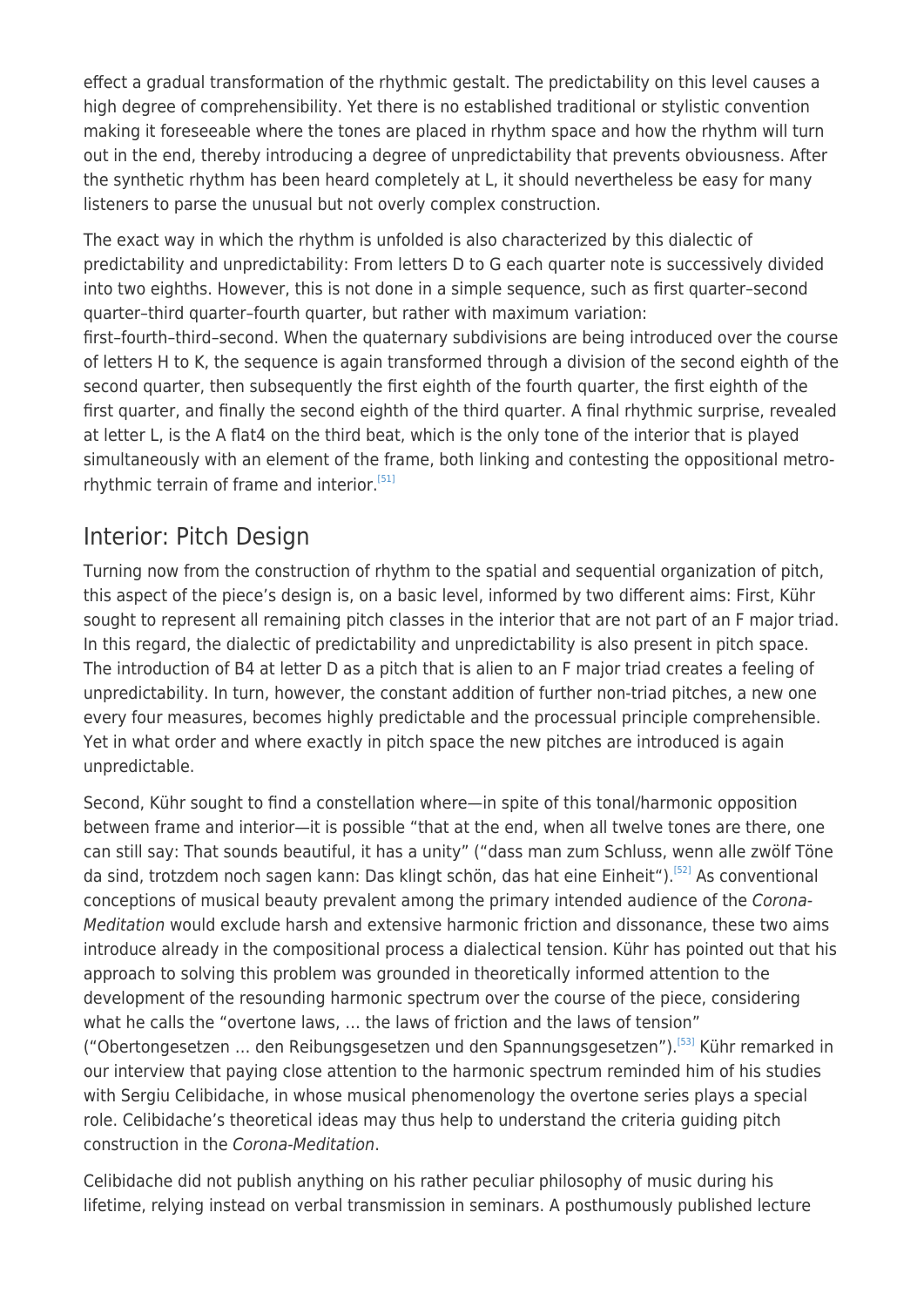manuscript provides important hints at his conception of the (idealized) overtone series and its role in his theory of musical perception and experience.<sup>[\[54\]](#page--1-0)</sup> Celibidache's attention focuses on the first sixteen partials—the fundamental tone and what he refers to as the fundamental tone's "family" ("Familie")<sup>[\[55\]](#page--1-0)</sup> of second to sixteenth overtone. According to Celibidache's theory, the more partials two tones share, the closer is their relationship and the lower is the perceived tension (for example, F1 and F2). The fewer partials they share, the more distant is their relationship and the higher is their tension. However, Celibidache also acknowledges register and dynamics as factors influencing perceived tension: If, say, F2 and B2 were to be played together, both tones' overtone series would interlock throughout, thus creating, in his words, many "contact points" ("Kontaktpunkte") between the partials of each tone, which are perceived as a high degree of "opposition" ("Opposition").<sup>[\[56\]](#page--1-0)</sup> The more the B is moved into higher octaves, the lower is the amount of interlock between the two overtone series (especially when considering only the first sixteen partials), thus creating fewer contact points, less opposition, and less tension. Similarly, if F2 and B2 are both played loudly, they have a very pronounced overtone spectrum, thus creating many contact points and a high degree of tension. If, in contrast, one or both tones are played more softly, there are fewer contact points, as the softer tones have a less pronounced overtone spectrum, lowering the degree of perceived opposition and tension.

[8] As a general strategy of diminishing tension despite dissonant interval relations in the Corona-Meditation, one can point out the "sempre pp" prescription applying to the complete score. Of course, a reduced dynamic serves the intended meditative character of the piece independently of the pitch material. But the amount and intensity of overtones produced by each key attack is thereby also reduced, resulting in fewer potential contact points in the audible surface.<sup>[\[57\]](#page--1-0)</sup> Apart from such an overall strategy, a Celibidachian conception of the overtone series also informs the specific pitch organization of the Corona-Meditation. This conception is employed as a means of both highlighting and resolving the harmonic dialectic between frame and interior. A few examples shall illustrate this compositional approach.

B4, positioned on the first beat's second eighth, is the first tone of the interior unveiled after the frame has been firmly established. As B and F form the pitch-class interval of a tritone, this first tone of the interior immediately questions the hitherto seemingly unshakable F major harmony. In the harmonic series on F, a B (deviating in its ideally calculated form only slightly from twelvetone equal temperament) is included only late in the series, as the forty-fifth partial. Thus, there is almost no merging of the harmonic spectra of F1/F2 and B4. As minor second/major seventh in relation to C and major second/minor seventh to A, B is also in a dissonant relation to the other two tones of the frame and features as the fifteenth and ninth partial in their harmonic series, respectively. However, this tension is attenuated by the positioning of B4 between the lowest and highest tones of the frame, providing less conflicted space for the more pronounced lower-order partials of each tone resonating at this stage of the piece.

The second tone of the interior, unveiled at letter E, is E5 on the final eighth of the measure. Kühr told me that he was interested in the ambiguous quality created by this tone at this juncture: It may be heard as the leading tone to F in the context of the frame, though of course the immediately neighboring F5 is not part of the constellation. There is also a consonant relation to the C and A pitches of the frame. However, the ascending fourth leap from B4 to E5 (or the subsequent fall back to B4), which is still easily perceivable as a melodic gestalt at this relatively transparent stage of the piece, creates, in Kühr's words, "the idea of a different tonic's world" ("die Ahnung von einer anderen Grundtonwelt"), an allusion to an E tonality that serves as "a bit of pepper" ("ein bisschen Pfeffer") within the F major context of the frame.<sup>[\[58\]](#page--1-0)</sup>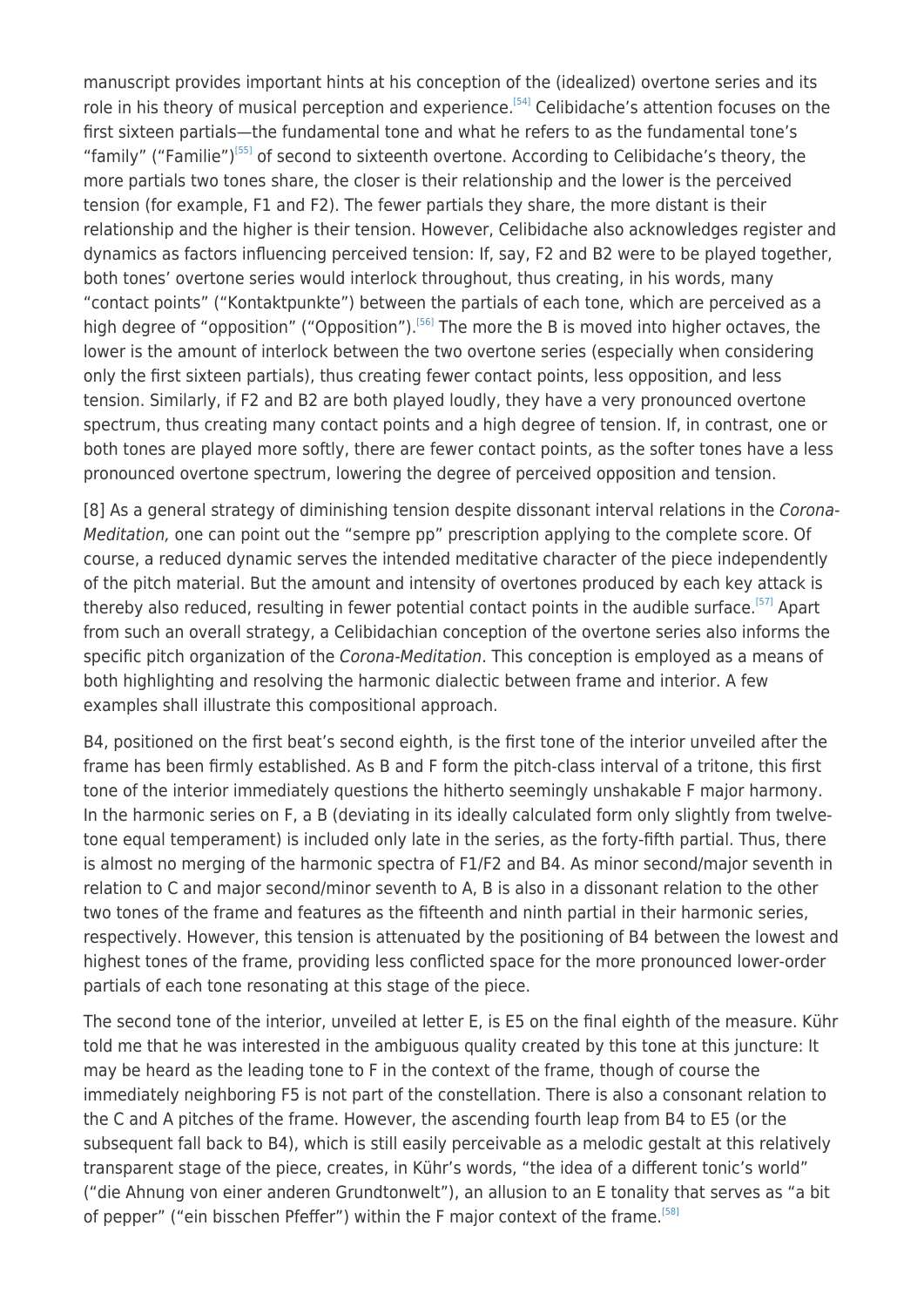The next tone of the interior that is presented, the E flat3 on the third beat's second eighth, could then be heard as reinforcing this E tonality by functioning as a leading tone to the tonic (if enharmonically reinterpreted as D sharp3). Yet the two-octave distance to E5 makes this functional quality melodically less obvious, while also attenuating the spectral tension that would have been created by an E flat5 closely followed by an E5 with continuously pressed sustain pedal. While the chosen octave position keeps the amount of tension low in the mid-register, though, the E flat3, which is the lowest tone of the interior, creates tension in relation to the lower domain of the frame between which it is positioned, thus highlighting the dialectic between interior and frame.

With the unveiling of the further tones of the interior, filling both temporal and pitchspatial/spectral gaps, this hint of an E tonality is gradually dispersed in favor of new, similarly multi-valent, and—given the growing number of elements as potential reference points—increasingly complex relationships. Instead of attempting to trace all these relationships with regard to each individual new tone, it is more important to consider that Kühr tried to design the complete constellation at letter L towards two specific features: the two whole steps D6–C6–B flat5 in the higher register followed by the two half steps A flat4–G4–G flat4 in the mid-register (see figure 9). He told me in our interview that these two figures started to emerge while he was testing different solutions to his self-posed compositional problem. He was delighted by this discovery, as he understood these figures to display the basic building blocks of the diatonic and chromatic scales—whole and half steps. One could say that he in turn adopted a tactical attitude towards these two figures within the context of his larger compositional strategy, so that in addition to fulfilling the general provisions of the compositional concept, the complete constellation at letter L would encompass these two figures. At the same time, Kühr tried to avoid introducing both figures too early in the build-up, so that they would not dominate the listeners' experience of the piece's tone constellation and render its appearance too simple and unambiguous.



**Figure 9: Whole-step (blue frame) and half-step (red frame) figures in the context of the tone constellation at letter L**

A striking aspect of the whole-step figure is that the C6 was originally presented as part of the frame, a structural assignment that is reinforced visually by the score. Thus, conceiving the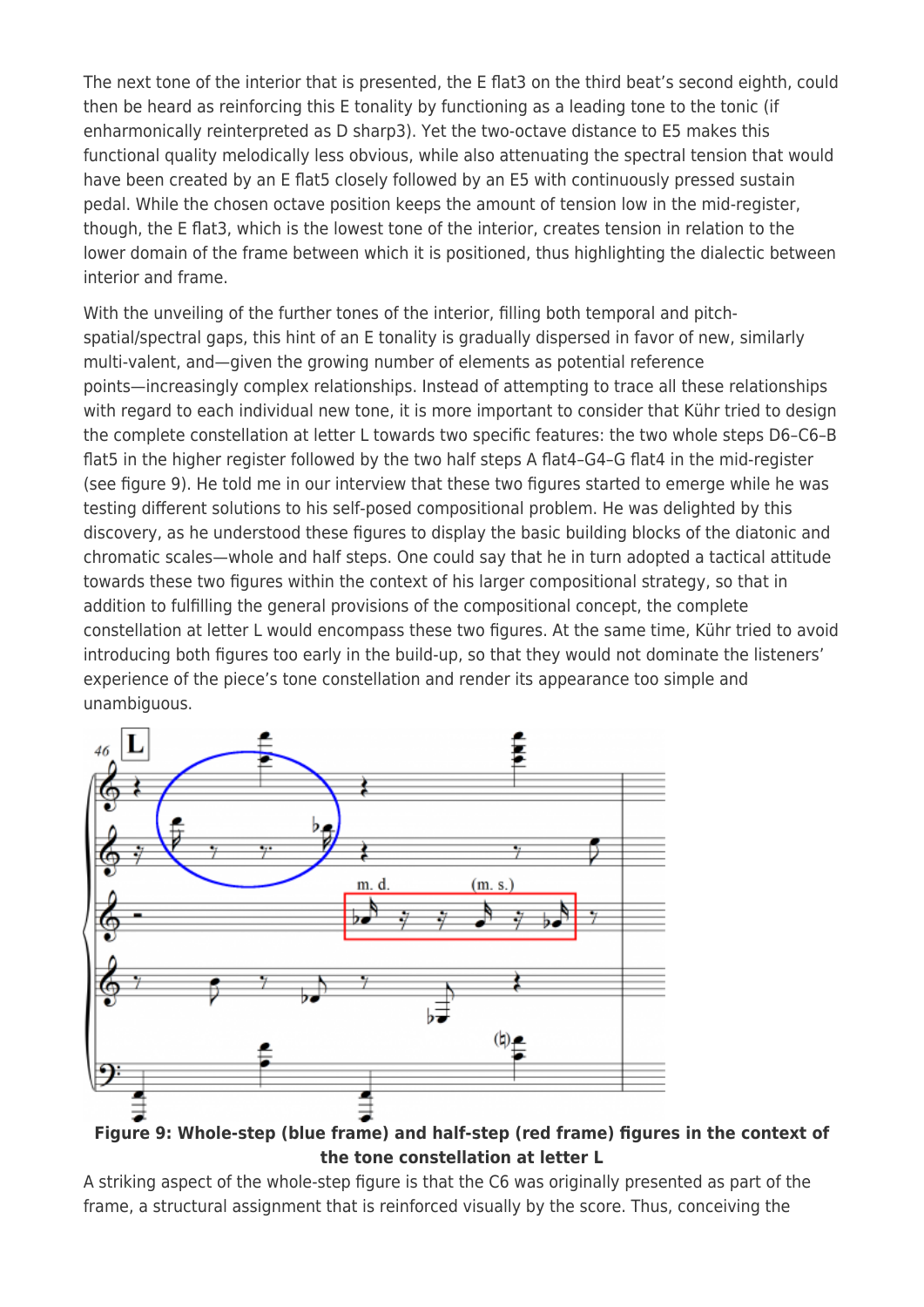whole-step figure as a significant structural feature amounts to a "negation of the negation" with regard to the dialectic between frame and interior. However, I must admit that I find it difficult to discern these two whole steps as an auditory gestalt. For one thing, the slow tempo of the piece does not facilitate a separation of auditory streams in different registers. Thus, I hear a descending melodic leap of a minor tenth from D6 to the prominent mid-register B4, separating D6 melodically from C6; and even the ascending, rather huge leap of a major thirteenth from D flat4 to B flat5 appears to me melodic in nature, thus separating C6 from B flat5. Furthermore, C6 blends in my perception too well with the other tones on the second beat, making it hard for me to single it out as an element of a melodic figure against a chordal backdrop. Performing the passage myself made the whole-step figure a bit more evident, largely because of the distribution of tones among the two hands: The tones of the figure are all in the right hand, and there they are uninterrupted by other tones. Given the participatory Hausmusik nature of the piece, performance is of course a highly relevant way of experiencing the piece.

[9] In contrast, the half-step figure is in my auditory perception phenomenally more salient as a connected melodic gestalt, although I cannot help but hear the E5 as an addendum that "pollutes," so to speak, the "pure" presentation of descending half steps by attaching an ascending augmented sixth (or minor seventh, as the tonal context is ambiguous in audition) to the downward movement. Furthermore, one might ask why one should not consider the A4 from the frame chord on the fourth beat to be part of the melodic gestalt (as one should also consider the C6 on the second beat to be part of the whole-step figure), which would interrupt the halfstep descent (A flat4–G4–A4–G flat4). Performing the passage myself was in this case also less helpful than in the case of the whole-step figure, as both hands contribute to playing the half-step figure. Of course, analysis has already shown that the Corona-Meditation is infused with ambiguousness that cannot (and need not) be resolved into a single "correct" interpretation. Rather, the opposition between auditory, performative, and notational affordances that the discussion of these two figures brings to the fore might be interpreted as indicating that listening, performing, and reading are aesthetically relevant but not necessarily congruent modes of attending to the Corona-Meditation.

Returning to the more tangible features of the complete constellation at letter L, the A flat4 needs closer attention as a final interesting—and, as Kühr told me, intended—aspect of the pitchspatial organization of the Corona-Meditation. This tone is significant not only as part of the descending half-step figure or from the rhythmic viewpoint discussed above but also from a harmonic perspective. Coinciding with the F1/F2 on the third beat, this final interior tone that is revealed suggests an opposition of F minor against the hegemonic F major. Thus, while the opposition of frame and interior is negated from a temporal perspective (the rhythmic segregation of both structural building blocks is suspended at that critical juncture in the measure), a new, hitherto unheard dialectic of harmony is uncovered as a final twist of the buildup and particularly emphasized by the rhythmic coincidence of frame and interior.

While discussing my analysis of the Corona-Meditation, Kühr pointed towards another harmonic opposition in relation to the A flat4.<sup>[\[59\]](#page--1-0)</sup> If the written note is enharmonically reinterpreted as G sharp4, it forms an E major relationship with B4 and E5. In the process of the build-up, these were the first two tones that were revealed, and they already afforded a bitonal "E-ish" opposition against the frame's F major. In the conclusion of the build-up, A flat4 is rhythmically positioned in the middle of them, and all three pitches are positioned within the close range of a minor sixth—unlike the pitches constituting the frame's F major that are spread across the piano's range. Thus, in addition to the F minor/F major opposition created by the vertical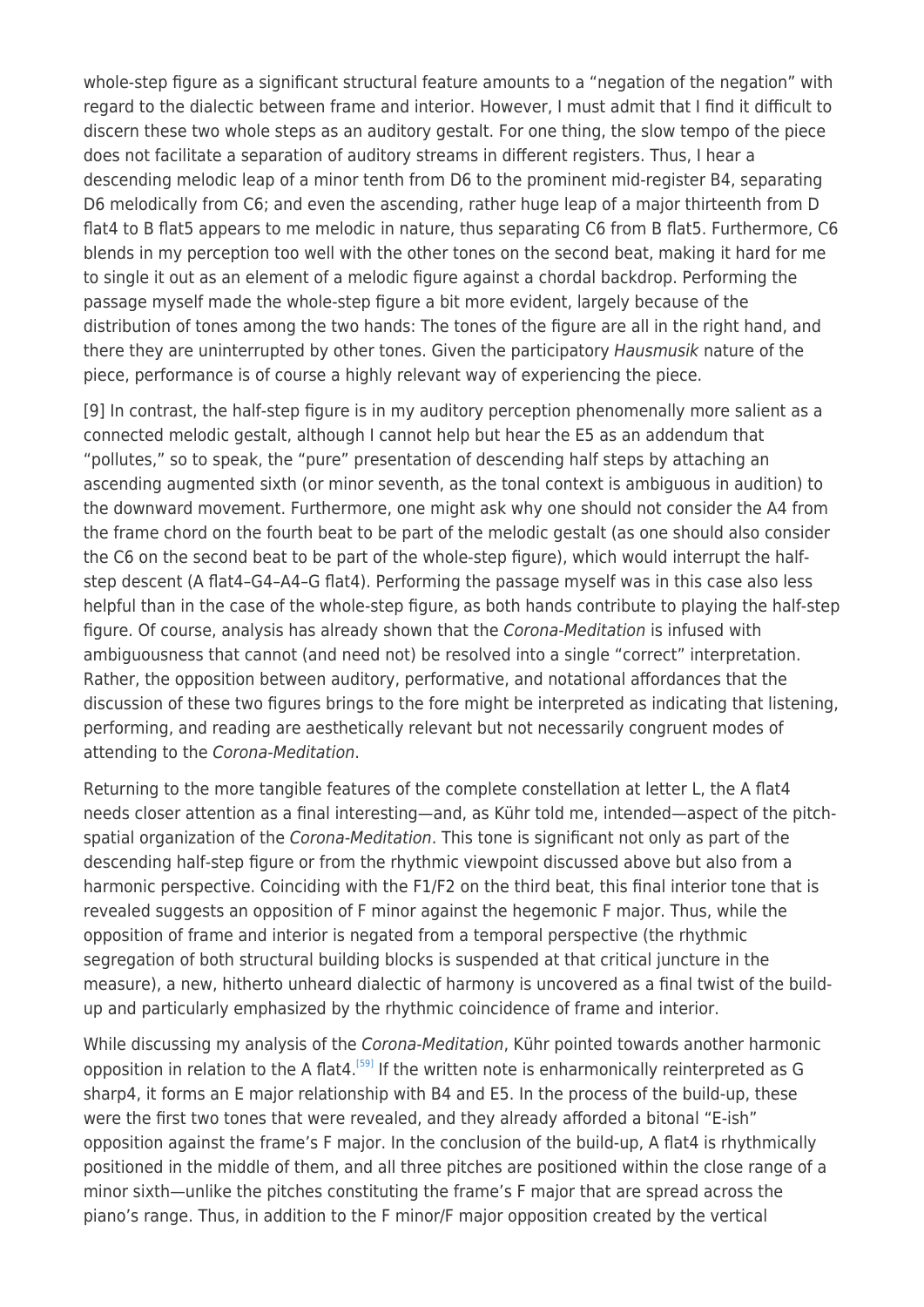relationship between A flat4 and the underlying F1/F2, there is an opposition of E major against F major grounded in horizontal relationships embedded in the interior. As in the case of the wholestep and half-step figures, perceiving this opposition is a matter of combined attention to notational and auditory affordances.

#### Perceiving Frame and Interior

Summarizing the investigation of the microstructure so far, the following can be noted: Frame and interior constitute a foundational structural opposition. The joint structure of frame and interior at letter L can be described as a spectrally balanced but harmonically largely dissonant constellation of tones in a plethora of deliberately ambivalent and only partially intended relations. The order in which the tones are presented over the course of letters A to L as well as their positions within the measure highlight some of these relations while concealing others that might, if they were presented more prominently, dominate the ambivalent structural appearance of the constellation. While the contrary character of frame and interior is presented quite clearly by way of their respective musical design, there are also structural features that suggest a synthetic transgression of this opposition.

Given this ambiguousness of relations, it might be fruitful to conceive of the tone constellation (including all of its more or less complete presentations) as a sonic "toy" that can be used for auditory play, that is, for trying out differently focused "listenings." Some of these listenings may be conducted from the vantage point of a non-performing audience member, others from that of a performer. These aesthetically complementary and consecutive listenings would apprehend different sub-sets of relations, thereby carving out different relational features that would be mutually exclusive in simultaneous perception. Such a practice of listening would thus trace the dialectical affordances inherent in the Corona-Meditation and, as a result of this cumulative process, create an aesthetic synthesis of these oppositions. The subjective comprehension of a given phenomenon's dialectical features was referred to by Engels as "subjective dialectics."<sup>[\[60\]](#page--1-0)</sup> Accordingly, one might speak of "dialectical listening" as an aesthetically fruitful way of attending to the Corona-Meditation. If one considers score reading another aesthetically relevant way of experiencing the piece,  $[61]$  as suggested by the issue of the whole-step figure and the E major/F major dialectic, this would also open the possibility for dialectical reading and, in turn, for a compound mode of dialectical perception and cognition encompassing listening, performing, reading, and analytical or critical reflection.

## Fine-Grained Microstructure

One important microstructural aspect of the Corona-Meditation has hitherto been bracketed, namely the dialectic between controlled execution and random blurring, which is a feature of the piece emerging in actual performance. The dialectic between prescription and liberty discussed earlier with regard to macro- and mesostructure is related but pertains to voluntary actions of performers of the piece. On another level, the piece also allows for—or even invites—nonintentional, involuntary blurring in its performative actualization: imperfect synchronicity of the performers' tempo and meter and heterogeneous tuning of the different instruments used. Both these factors have random effects on the density (or transparency) of the rhythmic texture and the overall harmonic spectrum that seemingly undermine the careful construction found in the score. Kühr has described these effects as "blurring" ("Unschärfen"),<sup>[\[62\]](#page--1-0)</sup> "differentiations"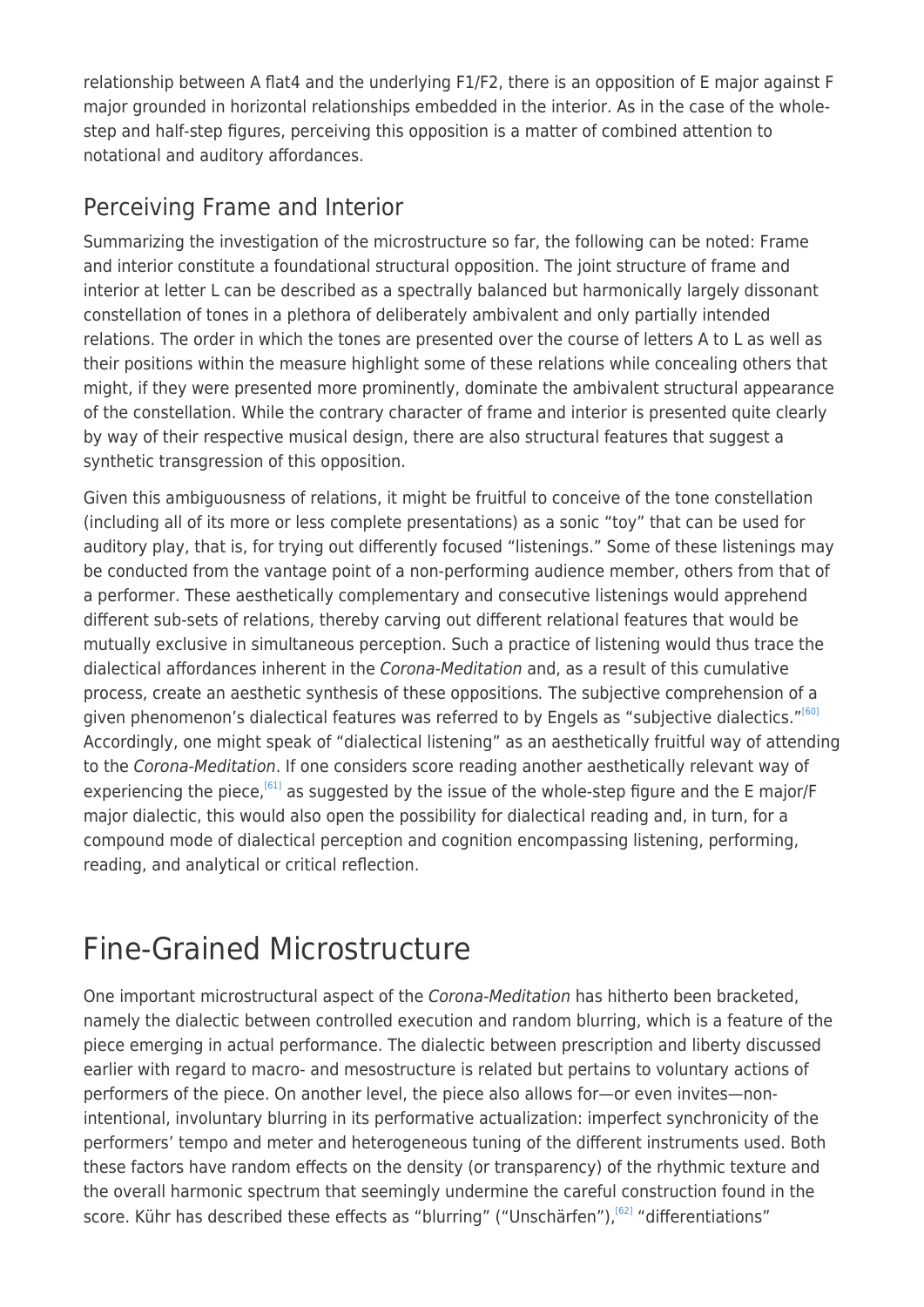("Differenzierungen"),<sup>[\[63\]](#page--1-0)</sup> "offsets" ("Verschiebungen"),<sup>[\[64\]](#page--1-0)</sup> or "nuancings" ("Nuancierungen"),<sup>[\[65\]](#page--1-0)</sup> These effects should not be understood as peripheral—rather, Kühr has stated that he intended them to be "the center of the piece" ("das Zentrum des Stücks").<sup>[\[66\]](#page--1-0)</sup>

[10] Kühr's motivation to embrace these factors of blurring lies in the performance conditions he envisioned for the piece. The unpredictable latency in video conference communication makes it impossible to demand perfect synchronicity.<sup>[\[67\]](#page--1-0)</sup> Kühr even tried to amplify this asynchronicity through his choice of a very slow tempo: "I wanted to get the pulse as low as possible, so that on the one hand it could still vibrate—musically vibrate—for a single person on the instrument alone, and that on the other hand it is so slow that it is extremely difficult—especially over the  $internet$ —to play together, to be very close together."<sup>[\[68\]](#page--1-0)</sup> He accepted a heterogeneous tuning for similarly inevitable reasons from the beginning: "That was due to the fact that I wanted … everyone to be able to link in, [and] that of course I cannot predict how someone tuned his piano. $^{\prime\prime [69]}$  $^{\prime\prime [69]}$  $^{\prime\prime [69]}$ 

What are the aesthetic implications of this dialectic of controlled execution and random blurring? A synthesis can be identified if we transform our conception of a performance of the Corona-Meditation into an act of dialectical listening: Instead of hearing the performance as the presentation of rhythmically and pitch-spatially defined structures of sound events, one needs to hear it, as Kühr has suggested, as a "sound cloud" ("Klangwolke").<sup>[\[70\]](#page--1-0)</sup> This means shifting one's attention from tracing the onsets of tones and chords and their harmonic, melodic, and rhythmic relations to contemplating the phases between the attacks of the piano keys. With this listening attitude, one discovers rich and modulating spectral planes that are sprinkled with the impacts of the hammers hitting the piano strings. Such a sound cloud does not suffer from different degrees of metrical offset, tempo divergence, or out-of-tune instruments; such blurring only modulates the cloud's texture and timbre.

In conducting this shift in listening, one can experience a dialectical transformation of quantity into quality: The performance of the solo pianist suggests a crystalline and comprehensible structural quality. With the entrance of the other pianists and the resulting accumulation of sound layers, this structural quality is negated; and in this act of contradiction, a cloudy quality is brought to the fore. This cloudy quality was there all the time but appears accidental when one listens for structure. In contrast, the sound cloud sublates as texture those qualities that were crucial in the originally suggested structural parsing of the audible surface. Depending on the course of a performance, such as in the second performance at the premiere, the structural quality may reappear again if a single pianist keeps playing for an extended period after the others have reached the corona measure. But in the very end, it is exactly the cloudy quality of the strings' decay that is carried over into the final corona measure and is subject to negation in the gradual and dialectical return to silence.<sup>[\[71\]](#page--1-0)</sup>

## Perpetual Performance

Having discussed the Corona-Meditation as a piece intended for conventional, temporally finite performance, I would now like to revisit the issue of perpetual performance. The basic idea, which was described in Kühr's words above, is that there is a continually open online forum where pianists can freely log in and join the performance whenever they desire and for how long they desire. People from all time zones of the world participate, and thus there is always a continually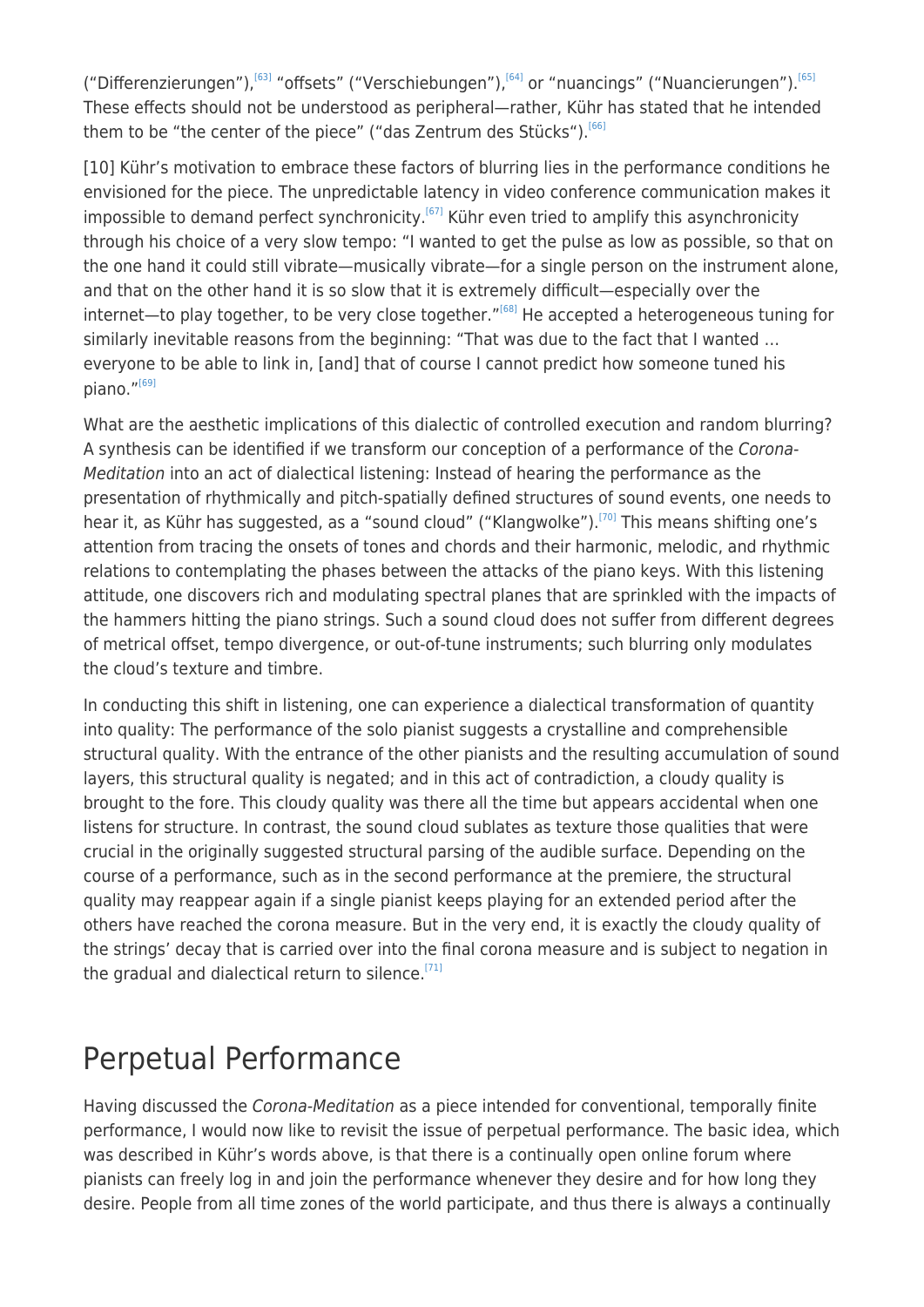changing group of pianists performing the piece together. This seemingly simple constellation problematizes the guidance provided by score and instructions as well as the conclusions drawn from analysis of the piece in finite performance.

The first question is: When should a new participant who was not part of the very first group that started the perpetual performance join in? As the performance would have been set in motion at some past point in time, there is no first pianist serving as a point of orientation, and there is no need to wait for this pianist to have reached letter L, as this event would have already happened. Assuming that there is a certain critical mass of participants present at each point in time and given the various performance options (which include turning back and leaving out notes), it will also be difficult or impossible to infer at which stage of their individual performance contributions every participant currently is. Thus, it would not make sense to stipulate a rule like "Join in after the pianist currently closest to approaching letter L has completed the four measures of L." For practical reasons—and this has been confirmed by Kühr—any new pianist may therefore start at any time in the perpetual performance.<sup>[\[72\]](#page--1-0)</sup>

The most obvious option for the newcomer to the performance would then be to play one variant of an individual finite rendition that is woven within the communal sonic fabric, starting with a corona measure, playing a build-up, making use of the various further performance options at his or her own discretion, and ending in a corona measure. Assuming again a critical number of performers, a constant inflow and outflow of participants, and a relatively dense overlap of performative layers, such an approach would in sum very likely create a stochastically textured, constantly sounding, and therefore rather monotonous and thoroughly non-dialectical sound cloud, comparable to the middle stage of the second performance at the premiere.<sup>[\[73\]](#page--1-0)</sup> Kühr's description of his piece as a non-processual still life in sounds, which was quoted above, seems more appropriate for such a sonic result than for a finite performance of the piece that will always retain some degree of differential musical development in its guided movement from beginning to end.

However, Kühr has indicated that such a monotonous sound cloud is not what he has in mind when imagining a perpetual performance. Rather, the sonic result of the perpetual performance should also feature changes in the different dimensions characterizing the piece, similar to those taking place in a finite performance, such as a continuously changing amount and micro-tonal density of pitches present or an increasing and decreasing complexity of (micro-)rhythmic structure.<sup>[\[74\]](#page--1-0)</sup> In this regard, Kühr has said that the notation and instructions in the score should be understood to indicate certain desired features of a performance in contrast to completely random processes.<sup>[\[75\]](#page--1-0)</sup> It follows that such a perpetual performance of the Corona-Meditation would also exhibit at least some of the dialectical features identified in finite performances and would lend itself to dialectical listening. Even a transitory tutti corona bar would not be unthinkable, thereby also retaining the framing—or, in the context of perpetual performance, rather: punctuating—dialectic of silence and sound.

[11] The objective of creating a sufficient degree of sonic variation and differentiation entails performers bearing even more artistic responsibility in perpetual than in finite performance: They need to have a shared understanding of the overall structural and processual "point" or "spirit" of the piece; they have to comprehend the momentary performance situation and the direction in which it is developing; and they have to make an individual informed decision about what and how to perform as part of a collective musical action, with the score and instructions providing only a kind of compendium of the performative options but not a map coordinating their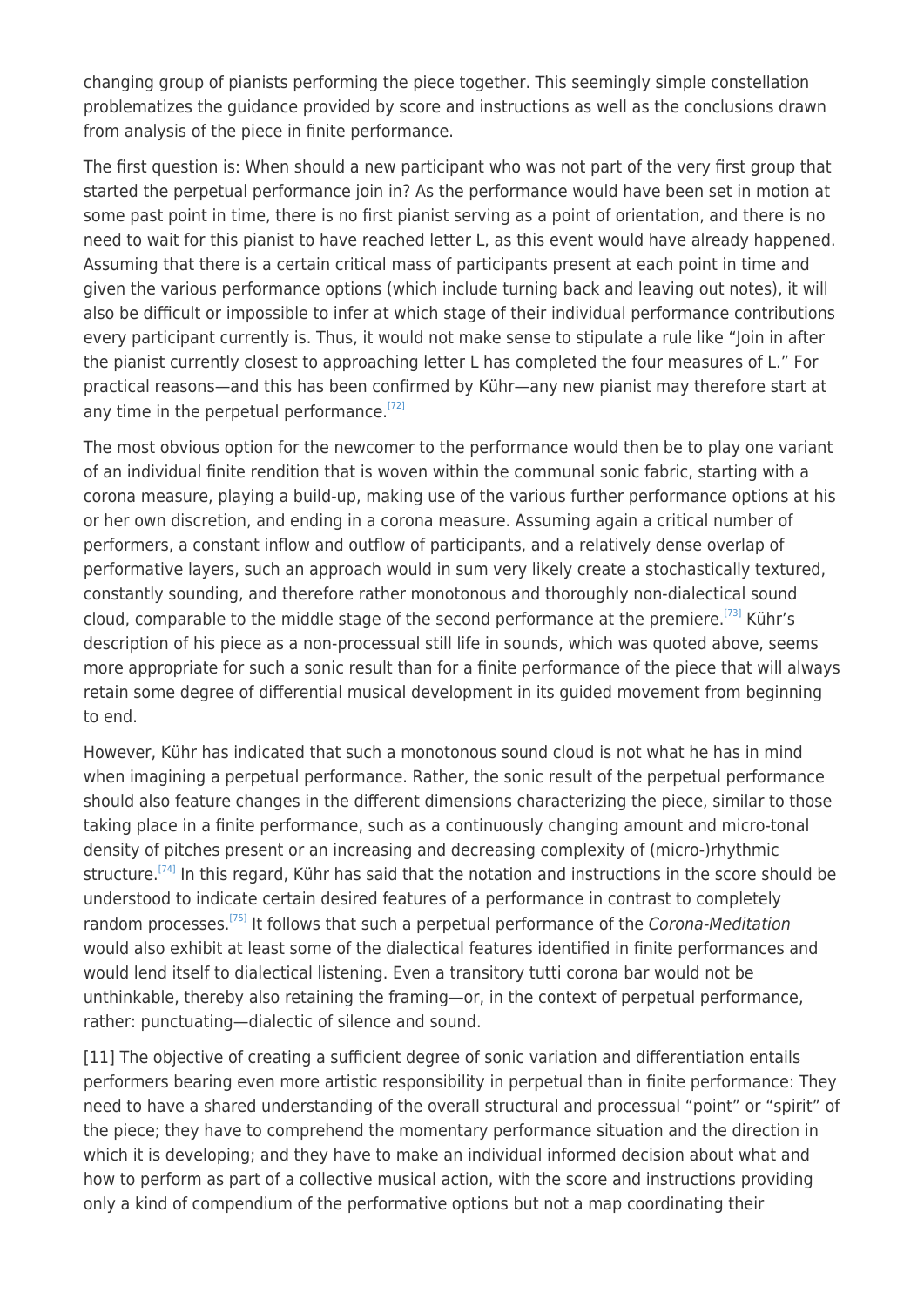selection. The dialectic of prescription and liberty that is already pronounced in finite performance is therefore further enhanced in perpetual performance.

If this coordination of a principally unlimited number of performers is to take place in a swarmlike manner and without any centralized instance indicating at least rough directions of development, it would appear to require a most acute "mutual tuning-in relationship"<sup>[\[76\]](#page--1-0)</sup> between performers, to borrow a term by Alfred Schütz. Whether and under what conditions such a mutual tuning-in relationship could be sufficiently accomplished in open-ended online performance among performers who are potentially strangers to each other cannot be ascertained in the current context. The possibility should not be dismissed from the outset, and a systematic exploration of this issue in practice would be an intriguing study in artistic research.

# Conclusion

The Corona-Meditation is an immediate artistic reaction to the COVID-19 lockdown of spring 2020 and its impact on socio-cultural life on individual and collective levels. Kühr has sought to create a kind of Hausmusik piece for the atomized conditions of lockdown life that retains some of the social aspects typical of the practice of Hausmusik and enables participation by musicians of various degrees of technical skill. Furthermore, the piece draws inspiration from two aspects of contemporary life: First, it is an artistic engagement with presumably widespread existential contemplation among people in lockdown who experience isolation and whose lives have been abruptly and drastically transformed by the crisis. Second, the piece integrates online communication—a pervasive feature of everyday lockdown life—into the compositional design, making creative use of the practical implications of this mode of interaction. The embracing of online communication has in turn opened for Kühr the possibility to envision a perpetual performance of the piece—in addition to conventional, finite performances—by a continually changing group of musicians living all around the world.

A dialectically sensitive analysis of the Corona-Meditation as intended for finite performance unearths a set of pervasive and tangibly staged antithetical oppositions that characterize the piece on various levels, such as silence/sound, resting/acting, prescription/liberty, predictability/unpredictability, unity/division, orthodoxy/heterodoxy, or sound structure/sound cloud. An especially important aspect on the microlevel of compositional design is the opposition of frame and interior, which is grounded in a series of dialectical traits: on-beat/off-beat, tonality/atonality (to some extent also bitonality and major harmony/minor harmony), consonance/dissonance, and spectral merging/spectral tension. The structural and processual relations that this constellation of frame and interior affords are deliberately ambiguous. This antithetical and ambiguous character suggests a multi-modal, iterative, and cumulative way of dialectical attending to the Corona-Meditation that subjectively traces the different possible syntheses afforded by the piece.

Considering the Corona-Meditation in perpetual performance, one might expect a highly monotonous, static, and non-dialectical sound cloud to emerge. But Kühr rather envisions a result that embodies the gradually changing character of finite performances. Achieving such a result without additional aids would apparently require a high amount of artistically responsible action from the individual performers as much as a thorough mutual coordination of the performing collective as a whole.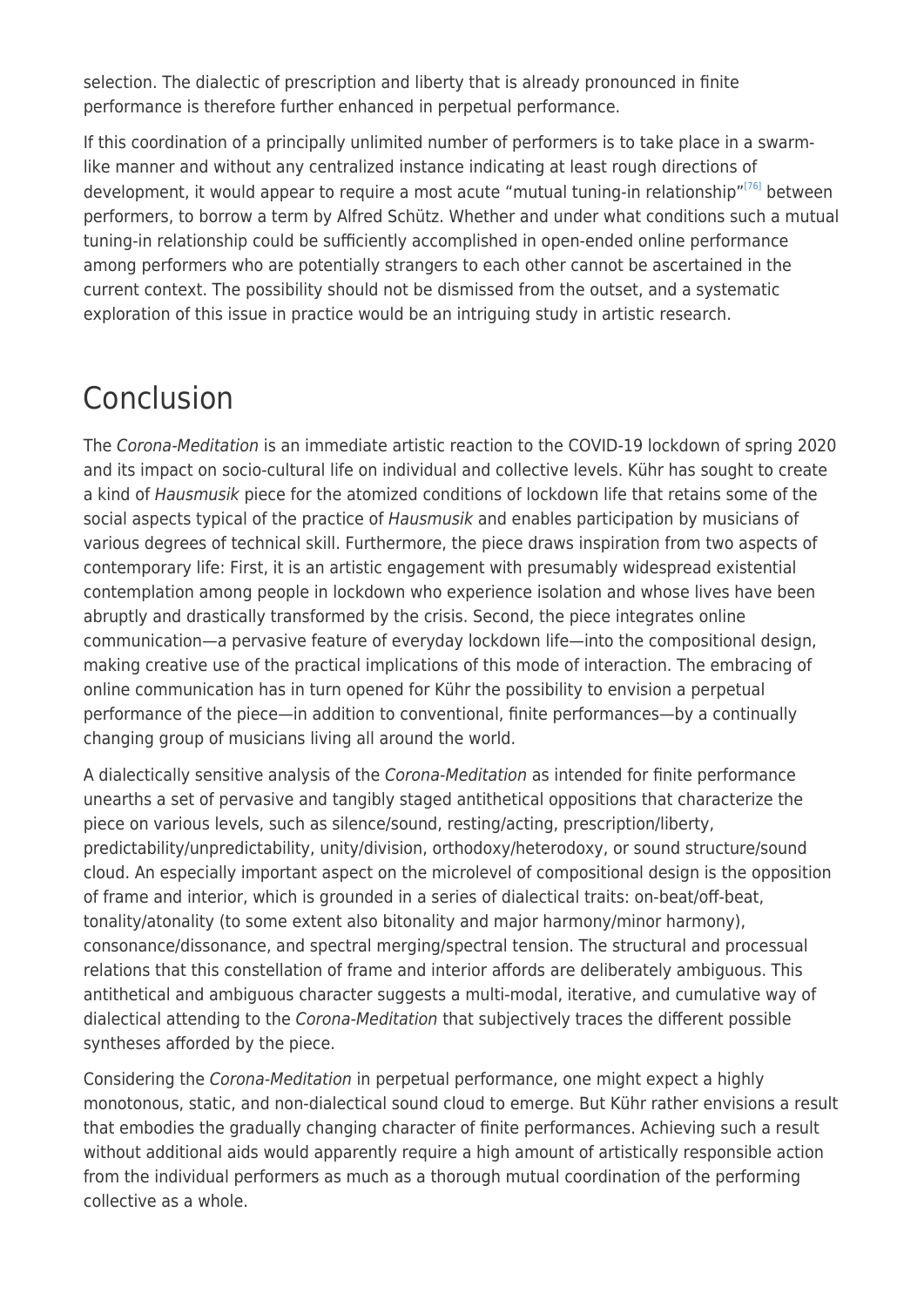The discussion in the present article has considered the Corona-Meditation predominantly as a self-contained though contextualized structural and processual universe. Putting the Corona-Meditation in relation to Kühr's overall oeuvre and to works by other composers—past and present—offers itself as an obvious and auspicious way of expanding analytical engagement with the piece. Furthermore, the discussion in this article has rarely transgressed into a more culturalhermeneutic mode of critical treatment that would, in John Richardson's words, "relate musical sounds to surrounding discursive formations."<sup>[\[77\]](#page--1-0)</sup> In this regard, the COVID-19 pandemic and its socio-cultural effects offer obvious interpretative opportunities, though the piece is also suited to raise questions beyond this immediate historical context and the field of phenomena that has been referred to as "corona-musicking."<sup>[\[78\]](#page--1-0)</sup> Kühr himself has made a hermeneutic invitation unrelated to the pandemic by hinting at metaphysical affinities of his composition. He has stated that the Corona-Meditation has

a little something of the universe, of the cosmos. There are so many phenomena in this space, and yet everything is somehow held together, has a kind of regularity, results in a harmonious whole. Now, of course, one can think and philosophize further; naturally Kepler's world harmony plays a role, his planetary system—so there are many, many points. And that is very, very important to me, because I believe that these are very special fundamental ways of organizing what makes up our world.<sup>[\[79\]](#page--1-0)</sup>

This quote indicates one promising line of hermeneutic inquiry that future studies may pursue. Likewise, the specific kind of performative sociality created—or at least afforded—by the Corona-Meditation, this sociality's aesthetic significance and its interrelation with structural and processual aspects explored in the present article, would be worth further exploration independently of the piece's initial historical motivation and would also invite comparison to pieces like Terry Riley's In C. The current investigation is, however, content with having illuminated the Corona-Meditation's genetic relation to the consequences of the global COVID-19 pandemic and with having provided a well-founded analytical account of the inner workings of the piece.

#### References

- 1. See, for instance, the activities of the ["Musicovid" research network,](https://www.aesthetics.mpg.de/en/research/department-of-music/musicovid-an-international-research-network.html) such as the articles in different Frontiers journals collected under the research topic ["Social Convergence in Times of Spatial Distancing:](https://www.frontiersin.org/research-topics/14089/social-convergence-in-times-of-spatial-distancing-the-role-of-music-during-the-covid-19-pandemic) [The Role of Music During the COVID-19 Pandemic,"](https://www.frontiersin.org/research-topics/14089/social-convergence-in-times-of-spatial-distancing-the-role-of-music-during-the-covid-19-pandemic) or the ["Musicians in America during the Covid-19](https://semmusicianscovid.com) [Pandemic" documentary project](https://semmusicianscovid.com) conducted by the Society for Ethnomusicology (all accessed June 26, 2021). [↑](#page--1-0)
- 2. See the remarks in the following section. [↑](#page--1-0)
- 3. One could of course argue that this holds for any type of music piece based on a prescriptive score (see, for example, Charles Seeger, "Prescriptive and Descriptive Music-Writing," The Musical Quarterly 44, no. 2 [1958]: 184–95). However, the score of the Corona-Meditation provides intentionally far-reaching liberties for performers that cause a significant parallax between score and realization in performance. This parallax can hardly be considered negligible in any scrupulous analytical investigation of the piece. [↑](#page--1-0)
- 4. The following account of the genesis of the Corona-Meditation is based on my interview with Kühr, September 2, 2020, and on remarks made by Kühr on the radio program Zeit-Ton (interview by Franz-Josef Kerstinger, broadcast on Ö1, May 18, 2020) and at the press presentation preceding the premiere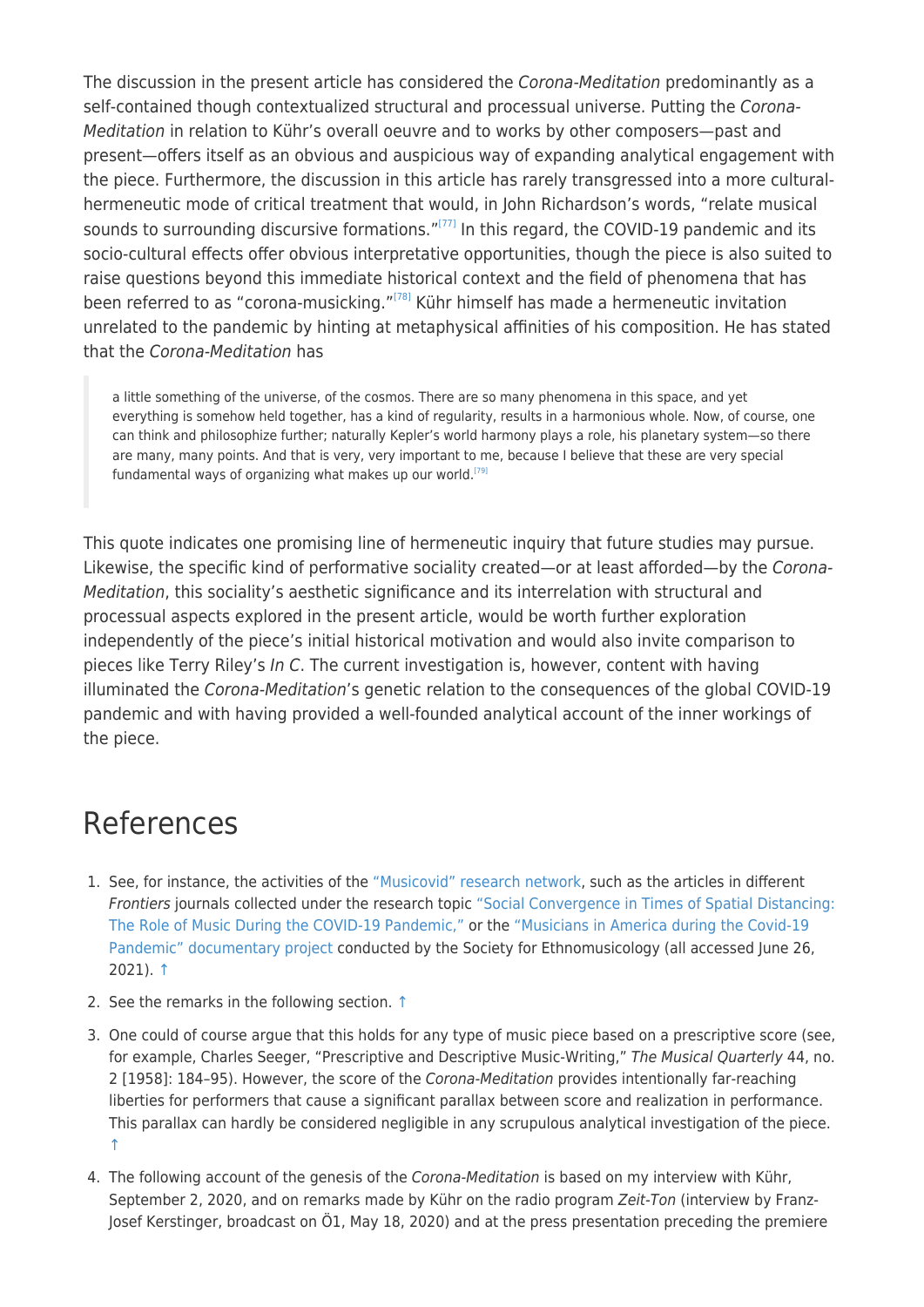of the Corona-Meditation (["](https://youtu.be/7CLuO9nBPpU)[Corona-Meditation](https://youtu.be/7CLuO9nBPpU)[—Pressepräsentation,"](https://youtu.be/7CLuO9nBPpU) YouTube, April 24, 2020, conversation between Mathis Huber, Gerd Kühr, Olga Chepovetsky, and Matthias Wagner, accessed June 26, 2021). [↑](#page--1-0)

- 5. Kühr in ["](https://youtu.be/7CLuO9nBPpU?t=371)[Corona-Meditation](https://youtu.be/7CLuO9nBPpU?t=371)[—Pressepräsentation,"](https://youtu.be/7CLuO9nBPpU?t=371) April 24, 2020, 6:13–6:40. Original wording: "Offenbar sind eben jetzt wirklich unglaublich viele Menschen zu Hause, viel mehr zu Hause als sonst, eben auch tagsüber, unter der Woche et cetera. Was machen die? Die haben mehr Zeit, die haben Zeit wahrscheinlich auch zum Nachdenken, zum Besinnen, wie sich das ganze Leben geändert hat; oder mit der unsicheren Aussicht, wie geht es weiter; und gleichzeitig, als Musiker war das natürlich naheliegend, dass ich mir ganz optimistisch gedacht habe: Zeit für Hausmusik." All translations from German are the author's. The term Hausmusik is intentionally left untranslated throughout in order to preserve the connotations of "a sociological significance not found in similar terms such as the English 'music at home' or 'household music'" ([Grove Music Online](http://doi.org/10.1093/gmo/9781561592630.article.12568)[, s.v. "Hausmusik," updated 2001,](http://doi.org/10.1093/gmo/9781561592630.article.12568) accessed June 26, 2020). [↑](#page--1-0)
- 6. A social scientific perspective on the general adaptation of online communication platforms for joint performance by musicians during lockdown is provided by [Kelsey E. Onderdijk, Freya Acar, and Edith](https://doi.org/10.3389/fpsyg.2021.642713) [Van Dyck, "Impact of Lockdown Measures on Joint Music Making: Playing Online and Physically](https://doi.org/10.3389/fpsyg.2021.642713) [Together,"](https://doi.org/10.3389/fpsyg.2021.642713) [Frontiers in Psychology](https://doi.org/10.3389/fpsyg.2021.642713) [12 \(May 2021\)](https://doi.org/10.3389/fpsyg.2021.642713). Note, however, that Kühr stated in hindsight in our interview that he does not consider mediation via the internet essential to the piece and that he could very well imagine performances in which the musicians are, for instance, distributed among different rooms of a building, performing with open doors. [↑](#page--1-0)
- 7. The choice of piano can be interpreted as an allusion to classical bourgeois Hausmusik culture. However, in spite of this prescribed instrumentation, Kühr stated in our interview not only that he was content with a guitarist participating in the second performance at the piece's premiere but that he would also have agreed to any other plucked string instruments featuring a sufficiently extended decay phase, such as harpsichord. He only asked Styriarte not to include organs among the instruments used in the premiere. This request is easily comprehensible, as an organ would likely dominate the overall texture with its markedly different sonic features in comparison to hammered/plucked string instruments. [↑](#page--1-0)
- 8. Kühr, interview with the author, September 2, 2020. [↑](#page--1-0)
- 9. Kühr in Zeit-Ton, Ö1, May 18, 2020. [↑](#page--1-0)
- 10. A recording of the premiere was published a day later. See ["'Corona Meditation' by Gerd Kühr—World](https://youtu.be/XQ7e2twUl1g) [Premiere,"](https://youtu.be/XQ7e2twUl1g) YouTube, May 1, 2020, accessed June 26, 2021. [↑](#page--1-0)
- 11. Fifty-six pianists originally signed up to participate in the performance and are also listed in the credits to the recording of the premiere. Kühr (telephone conversation with the author, May 19, 2021) informed me that in the end only forty-eight or forty-nine of them actually performed at the premiere. [↑](#page--1-0)
- 12. The full list of performers and other people involved can be found in the [credits of the published](https://youtu.be/XQ7e2twUl1g?t=2730) [recording of the premiere](https://youtu.be/XQ7e2twUl1g?t=2730). [↑](#page--1-0)
- 13. See, for example, Felix Jurecek, "Die einsamen, gemeinsamen Töne," Kronen Zeitung: Steirerkrone, May 2, 2020, 47; Michael Tschida, "'Kosmische Gefühle' durch 58 Pianisten," Kleine Zeitung, May 2, 2020, 50; [Reinhard Kriechbaum, "Wohnzimmer und Partitur gut aufgeräumt,"](http://www.drehpunktkultur.at/index.php/rest-der-welt/oesterreich/14130-wohnzimmer-und-partitur-gut-aufgeraeumt) [DrehPunktKultur](http://www.drehpunktkultur.at/index.php/rest-der-welt/oesterreich/14130-wohnzimmer-und-partitur-gut-aufgeraeumt)[, May 4, 2020,](http://www.drehpunktkultur.at/index.php/rest-der-welt/oesterreich/14130-wohnzimmer-und-partitur-gut-aufgeraeumt) accessed June 25, 2021; and Michael Stallknecht, "Nach den Regeln des Internets," Süddeutsche Zeitung, July 1, 2020, 11. [↑](#page--1-0)
- 14. Kühr, interview with the author, September 2, 2020. [↑](#page--1-0)
- 15. [Anderson & Roe Piano Duo, "The Corona Meditation,"](https://www.andersonroe.com/news/2020/7/31/the-corona-meditation) August 1, 2020, accessed June 26, 2021. [↑](#page--1-0)
- 16. ["Das Lied am Donnerstag—Lydia Maria Bader,"](https://www.youtube.com/watch?v=5QzHCmSE5pY) YouTube, May 21, 2020, accessed June 26, 2021. [↑](#page--1-0)
- 17. David Lewin, "Behind the Beyond: A Response to Edward T. Cone," Perspectives of New Music 7, no. 2 (1969): 61–64. [↑](#page--1-0)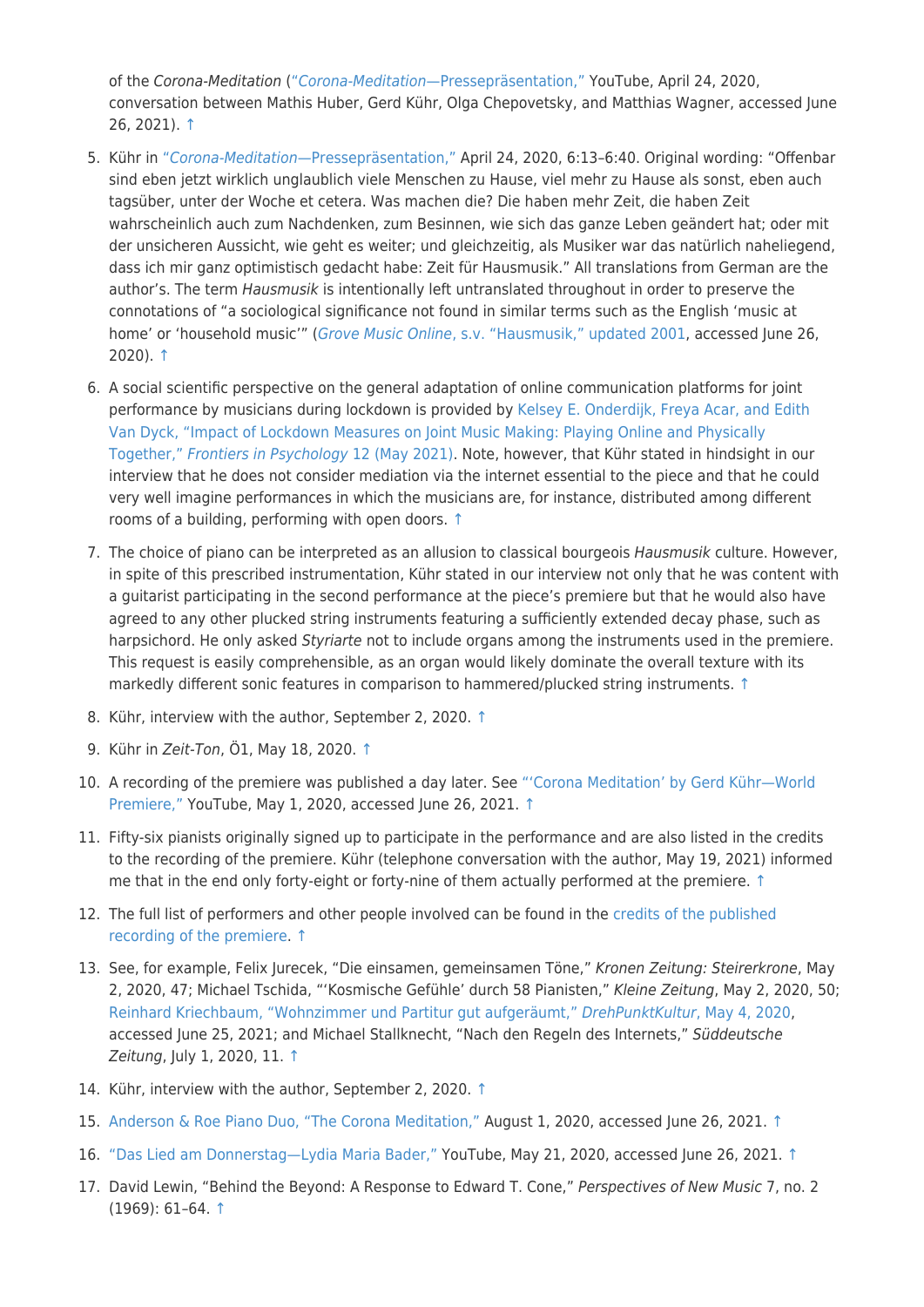- 18. Ibid., 62. [↑](#page--1-0)
- 19. Bruno Nettl, The Study of Ethnomusicology: Thirty-Three Discussions, 3rd ed. (Urbana: University of Illinois Press), 99–101. [↑](#page--1-0)
- 20. Kofi Agawu, "How We Got Out of Analysis, and How to Get Back In Again," Music Analysis 23, no. 2/3 (2004): 267–68. [↑](#page--1-0)
- 21. John Rink, "The (F)utility of Performance Analysis," in Artistic Practice as Research in Music: Theory, Criticism, Practice, ed. Mine Doğantan-Dack (Farnham: Ashgate, 2015), 129. [↑](#page--1-0)
- 22. For reviews of Marx and Engels's concepts and methods of dialectics, see Gerd Reichenberg and Dieter Schweitzer, "Karl Marx," and Lothar Kuhlmann, "Friedrich Engels," in Modelle der Materialistischen Dialektik: Beiträge der Bochumer Dialektik-Arbeitsgemeinschaft, ed. Heinz Kimmerle (The Hague: Martinus Nijhoff, 1978), 32–54 and 55–84. [↑](#page--1-0)
- 23. Frederick Engels, "Ludwig Feuerbach and the End of Classical German Philosophy," in Collected Works of Marx and Engels (New York: International Publishers, 1990), 26:384. [↑](#page--1-0)
- 24. Passages addressing key concepts of Marx and Engels's interpretation of dialectics are, among others, Frederick Engels, Anti-Dühring: Herr Eugen Dühring's Revolution in Science, trans. Emile Burns, in Collected Works of Marx and Engels (New York: International Publishers, 1987), 25:110–32; and Frederick Engels, Dialectics of Nature, trans. Clemens Dutt, in Collected Works of Marx and Engels (New York: International Publishers, 1987), 25:356–61, 492–93. [↑](#page--1-0)
- 25. For the score of the piece in the version used at the premiere, see [Gerd Kühr,](https://styriarte.imgix.net/pdf/jobs/corona-meditation-score_eng-de_final.pdf) [Corona-Meditation für](https://styriarte.imgix.net/pdf/jobs/corona-meditation-score_eng-de_final.pdf) [Klavier \(Internet-Basisversion\)](https://styriarte.imgix.net/pdf/jobs/corona-meditation-score_eng-de_final.pdf), accessed June 26, 2021. [↑](#page--1-0)
- 26. Kühr in Zeit-Ton, Ö1, May 18, 2020. Original wording: "Ein wesentlicher Teil meiner Ausgangsidee war ja auch, dass ich mir vorstelle, dass man dieses Stück ins Internet stellen kann und es ist zu jeder Tagesund Nachtzeit abrufbar. Und das heißt, es kann durch die verschiedenen Zeitzonen vierundzwanzig Stunden am Tag und sieben Tage die Woche et cetera immer laufen, denn es können immer Musiker, die in verschiedenen Zeitzonen leben, einsteigen dazu. Das ist eigentlich so meine Wunschvorstellung, ein perpetuum mobile, das sich um den Erdball … bewegt. Das wäre mein Ideal; und scheinbar für uns ohne Ende." [↑](#page--1-0)
- 27. Gerd Kühr, email to the author, January 26, 2021. [↑](#page--1-0)
- 28. Reiner Wimmer, "Meditation," in Enzyklopädie Philosophie und Wissenschaftstheorie, ed. Jürgen Mittelstraß (Stuttgart: Metzler, 1995), 2:828–29. [↑](#page--1-0)
- 29. Kühr in ["](https://youtu.be/7CLuO9nBPpU?t=583)[Corona-Meditation](https://youtu.be/7CLuO9nBPpU?t=583)[—Pressepräsentation,"](https://youtu.be/7CLuO9nBPpU?t=583) April 24, 2020, 9:43–9:55. [↑](#page--1-0)
- 30. Kühr, interview with the author, September 2, 2020. [↑](#page--1-0)
- 31. [Kühr,](https://styriarte.imgix.net/pdf/jobs/corona-meditation-score_eng-de_final.pdf) [Corona-Meditation für Klavier](https://styriarte.imgix.net/pdf/jobs/corona-meditation-score_eng-de_final.pdf)[, 2](https://styriarte.imgix.net/pdf/jobs/corona-meditation-score_eng-de_final.pdf). There are further specifications on how the additional pianists may enter the performance, which are discussed below. [↑](#page--1-0)
- 32. This is at least correct for temporally bounded performances: Kühr, email to the author, January 26, 2021. See also below. [↑](#page--1-0)
- 33. [Kühr,](https://styriarte.imgix.net/pdf/jobs/corona-meditation-score_eng-de_final.pdf) [Corona-Meditation für Klavier](https://styriarte.imgix.net/pdf/jobs/corona-meditation-score_eng-de_final.pdf)[, 2](https://styriarte.imgix.net/pdf/jobs/corona-meditation-score_eng-de_final.pdf). [↑](#page--1-0)
- 34. See the discussion of the second performance below. [↑](#page--1-0)
- 35. Kühr, email to the author, January 26, 2021. [↑](#page--1-0)
- 36. Ibid. [↑](#page--1-0)
- 37. The first performance at the premiere is a transparent example using this option. See below.  $\uparrow$
- 38. Kühr, email to the author, January 26, 2021. [↑](#page--1-0)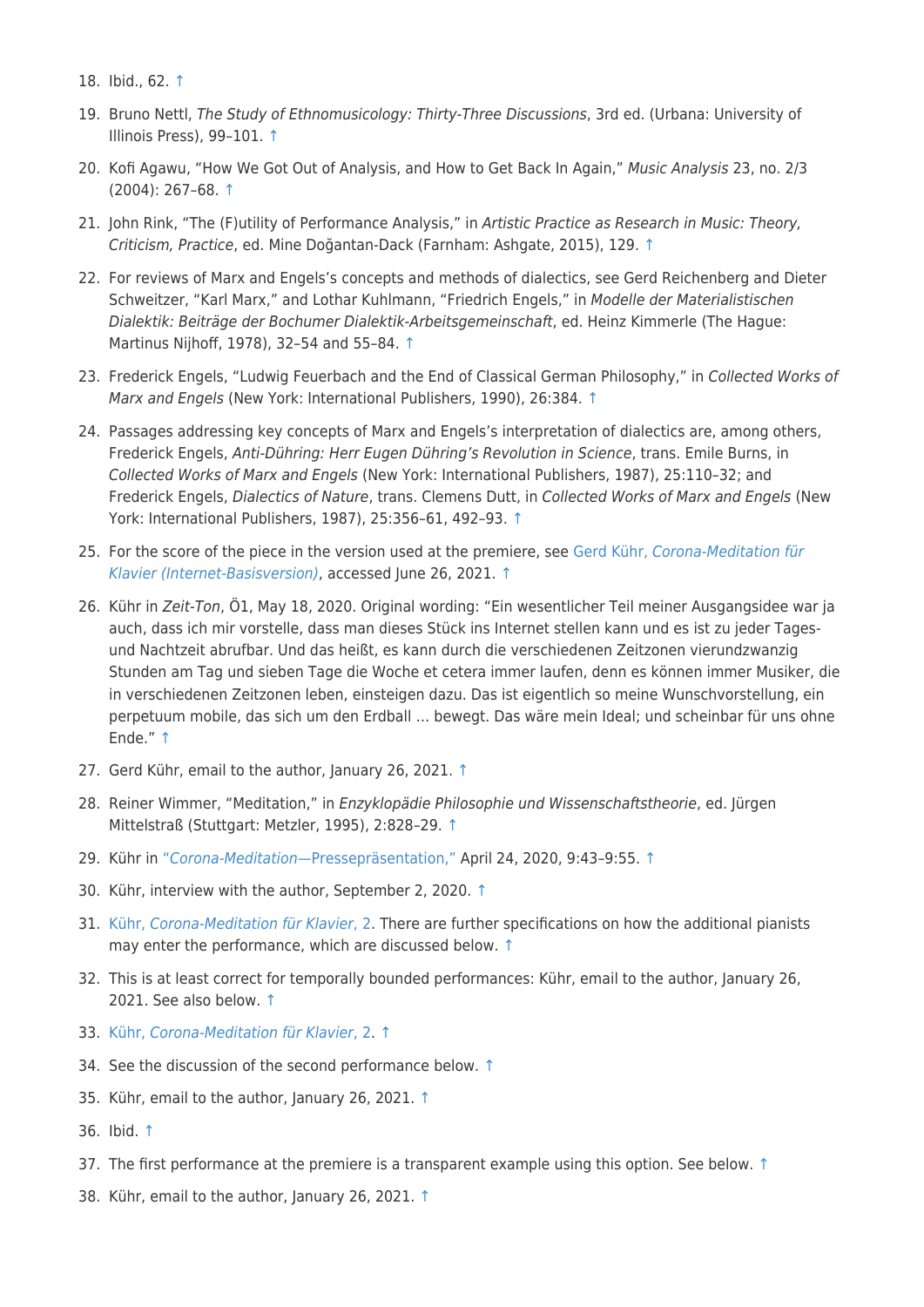- 39. As Scheucher's part is mixed with a lower volume than Chepovetsky's in the recording, I aided my listening assessment by spectrogram analysis conducted in the software Sonic Visualiser in order to determine whether certain notes which I found missing were in fact played so silently that they are difficult to hear in the mix. Generally, though, my listening experience and the spectrogram were in agreement. This does, of course, not rule out the possibility that certain notes were played so silently that they were not registered by Scheucher's recording equipment or were eliminated by dynamics processors (such as noise gates) possibly used in the creation of the published mix. [↑](#page--1-0)
- 40. [Kühr,](https://styriarte.imgix.net/pdf/jobs/corona-meditation-score_eng-de_final.pdf) [Corona-Meditation für Klavier](https://styriarte.imgix.net/pdf/jobs/corona-meditation-score_eng-de_final.pdf)[, 2](https://styriarte.imgix.net/pdf/jobs/corona-meditation-score_eng-de_final.pdf). The rationale behind this provision is that it facilitates participation by pianists of limited technical skills and thereby supports the intended Hausmusik character of the piece. [↑](#page--1-0)
- 41. Indeed, if the instructions to the piece are read pedantically, a pianist playing nothing other than, say, the tone constellation at letter A for forty-eight measures (or even only an F1 on the first beat, a C6 on the fourth beat, or any other fragment), who is then joined by a second pianist doing the same, would produce a compliant—though somewhat cheerless—performance of the Corona-Meditation, a fact that Kühr confirmed in our interview. [↑](#page--1-0)
- 42. Kühr, email to the author, January 26, 2021. [↑](#page--1-0)
- 43. There may be other variations, but if this is the case, they are hard to discern within the increasingly dense texture of the recording. Furthermore, Styriarte's audio engineers seem to have mixed Chepovetsky's part into the background during certain passages, thus making it even more difficult to trace its details. [↑](#page--1-0)
- 44. Note that the development of a composition out of a minimal basic cell has been claimed to be a characteristic trait of Kühr's instrumental pieces. See [Sonja Huber and Wolfgang Fuhrmann, "Gerd](http://www.nachschlage.net/document/17000000320) [Kühr," version March 15, 2017, in](http://www.nachschlage.net/document/17000000320) [KDG—Komponisten der Gegenwart](http://www.nachschlage.net/document/17000000320), accessed June 26, 2021. [↑](#page--1-0)
- 45. Kühr in Zeit-Ton, Ö1, May 18, 2020. [↑](#page--1-0)
- 46. Ibid. Original wording: "Also ich würde zu allem eher sagen, es ist ein Klangbild und in dem Sinn keine Komposition, die sich dynamisch entwickelt, weil das hat's überhaupt nicht. Das hat praktisch nichts Prozessuales, nichts Dramatisches." See also the discussion of perpetual performance below. [↑](#page--1-0)
- 47. Note that Kühr did not intend any symbolic meaning in choosing 37 BPM. Kühr recounts in the [press](https://youtu.be/7CLuO9nBPpU?t=677) [presentation](https://youtu.be/7CLuO9nBPpU?t=677) that he wanted to have a slow tempo for musical reasons discussed below. When playing the piece, he had settled somewhere between 35 and 38, then chose 37 because of a personal affinity to prime numbers. Only later did Mathis Huber point out that the number 37 is significant in the COVID-19 context, because 37° C marks the boundary between normal and increased body temperature, used as an indicator of possible infection. [↑](#page--1-0)
- 48. As the sustain pedal is continuously pressed, all tones are extended beyond the actual value notated in the score, in principle until the same key is hit again. Figure 8 thus does not always display the note values notated in the score but attempts to represent the rhythmic development in an easily readable manner. [↑](#page--1-0)
- 49. Kühr, telephone conversation with the author, May 19, 2021. [↑](#page--1-0)
- 50. Kühr, interview with the author, September 2, 2020. [↑](#page--1-0)
- 51. This A flat is of course not only rhythmically significant but needs to be equally discussed from a harmonic perspective (see below). [↑](#page--1-0)
- 52. Kühr in Zeit-Ton, Ö1, May 18, 2020. [↑](#page--1-0)
- 53. Ibid. This attention to overtone series can also be found in other works by Kühr. See [Huber and](http://www.nachschlage.net/document/17000000320) [Fuhrmann, "Gerd Kühr."](http://www.nachschlage.net/document/17000000320) [↑](#page--1-0)
- 54. Sergiu Celibidache, Über musikalische Phänomenologie: Ein Vortrag und weitere Materialien, 2nd ed.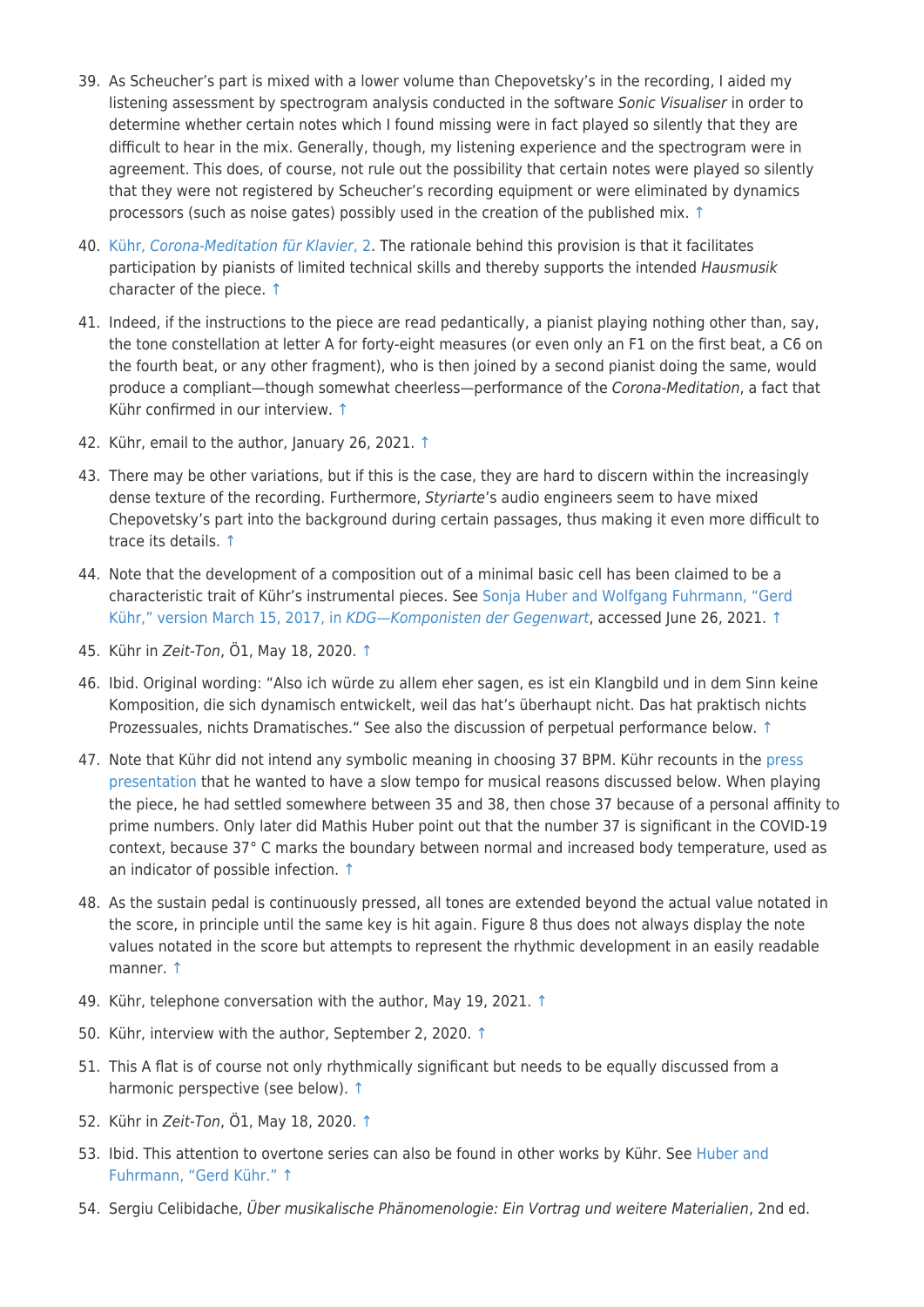(Augsburg: Wißner, 2008), 13–19, 29–31. Of course, Celibidache stands in a long tradition of musictheoretical and aesthetic speculation by authors like Jean-Philippe Rameau or Hugo Riemann mobilizing the overtone series for explanation and justification of theoretical propositions. [↑](#page--1-0)

- 55. Ibid., 13. [↑](#page--1-0)
- 56. Ibid., 31. [↑](#page--1-0)
- 57. Note that Chepovetsky played the F1 very softly throughout at the premiere. Kühr told me (email to the author, January 26, 2021) that this was done with the intention of providing spectral space in the higher octaves. [↑](#page--1-0)
- 58. Kühr, interview with the author, September 2, 2020. [↑](#page--1-0)
- 59. Kühr, telephone conversation with the author, May 19, 2021. [↑](#page--1-0)
- 60. Engels, Dialectics of Nature, 492. [↑](#page--1-0)
- 61. In this regard, Kühr has confirmed that the ancient notion of Augenmusik did inform his conception of the piece (telephone conversation with the author, May 19, 2021). [↑](#page--1-0)
- 62. Kühr in Zeit-Ton, Ö1, May 18, 2020. [↑](#page--1-0)
- 63. Ibid. [↑](#page--1-0)
- 64. Ibid. [↑](#page--1-0)
- 65. Kühr in ["](https://youtu.be/7CLuO9nBPpU?t=667)[Corona-Meditation](https://youtu.be/7CLuO9nBPpU?t=667)[—Pressepräsentation,"](https://youtu.be/7CLuO9nBPpU?t=667) April 24, 2020, 11:07–11:11. [↑](#page--1-0)
- 66. Kühr in Zeit-Ton, Ö1, May 18, 2020. [↑](#page--1-0)
- 67. Likewise, the Glasgow Improvisers Orchestra has incorporated such technological shortcomings as artistic properties in the online improvisation sessions that they initiated in 2020. See [Raymond](https://www.frontiersin.org/articles/10.3389/fpsyg.2020.623640/full) [MacDonald, Robert Burke, Tia De Nora, Maria Sappho Donohue, and Ross Birrell, "Our Virtual Tribe:](https://www.frontiersin.org/articles/10.3389/fpsyg.2020.623640/full) [Sustaining and Enhancing Community via Online Music Improvisation,"](https://www.frontiersin.org/articles/10.3389/fpsyg.2020.623640/full) [Frontiers in Psychology](https://www.frontiersin.org/articles/10.3389/fpsyg.2020.623640/full) [11](https://www.frontiersin.org/articles/10.3389/fpsyg.2020.623640/full) [\(February 2021\).](https://www.frontiersin.org/articles/10.3389/fpsyg.2020.623640/full) [↑](#page--1-0)
- 68. Kühr in ["](https://youtu.be/7CLuO9nBPpU?t=627)[Corona-Meditation](https://youtu.be/7CLuO9nBPpU?t=627)[—Pressepräsentation,"](https://youtu.be/7CLuO9nBPpU?t=627) April 24, 2020, 10:27–10:47. Original wording: "Ich wollte den Puls so tief wie möglich kriegen, dass er einerseits noch schwingen kann—musikalisch schwingen kann—für eine einzelne Person am Instrument für sich und anderseits aber so langsam ist, dass es äußert schwierig ist vor allem übers Internet zusammenzuspielen, dass man haarscharf zusammen ist." See also corresponding remarks in Zeit-Ton, Ö1, May 18, 2020. [↑](#page--1-0)
- 69. Kühr, interview with the author, September 2, 2020. Original wording: "Das war geschuldet der Tatsache, dass ich ja wollte, ... dass jedermann sich einklinken kann, dass ich natürlich nicht vorhersagen kann, wie hat der sein Klavier … gestimmt." [↑](#page--1-0)
- 70. Kühr in Zeit-Ton, Ö1, May 18, 2020. [↑](#page--1-0)
- 71. See above. [↑](#page--1-0)
- 72. Kühr, email to the author, January 26, 2021. [↑](#page--1-0)
- 73. Note in this context that the function of the corona measures would be reduced to a moment of individual collection for performance and contemplation of the ongoing sound cloud, as there would no longer be phases of communal musical silence. [↑](#page--1-0)
- 74. Kühr, email to the author, January 26, 2021. [↑](#page--1-0)
- 75. Ibid. [↑](#page--1-0)
- 76. Alfred Schütz, "Making Music Together: A Study in Social Relationship," Social Research 18, no. 1 (March 1951), 79. [↑](#page--1-0)